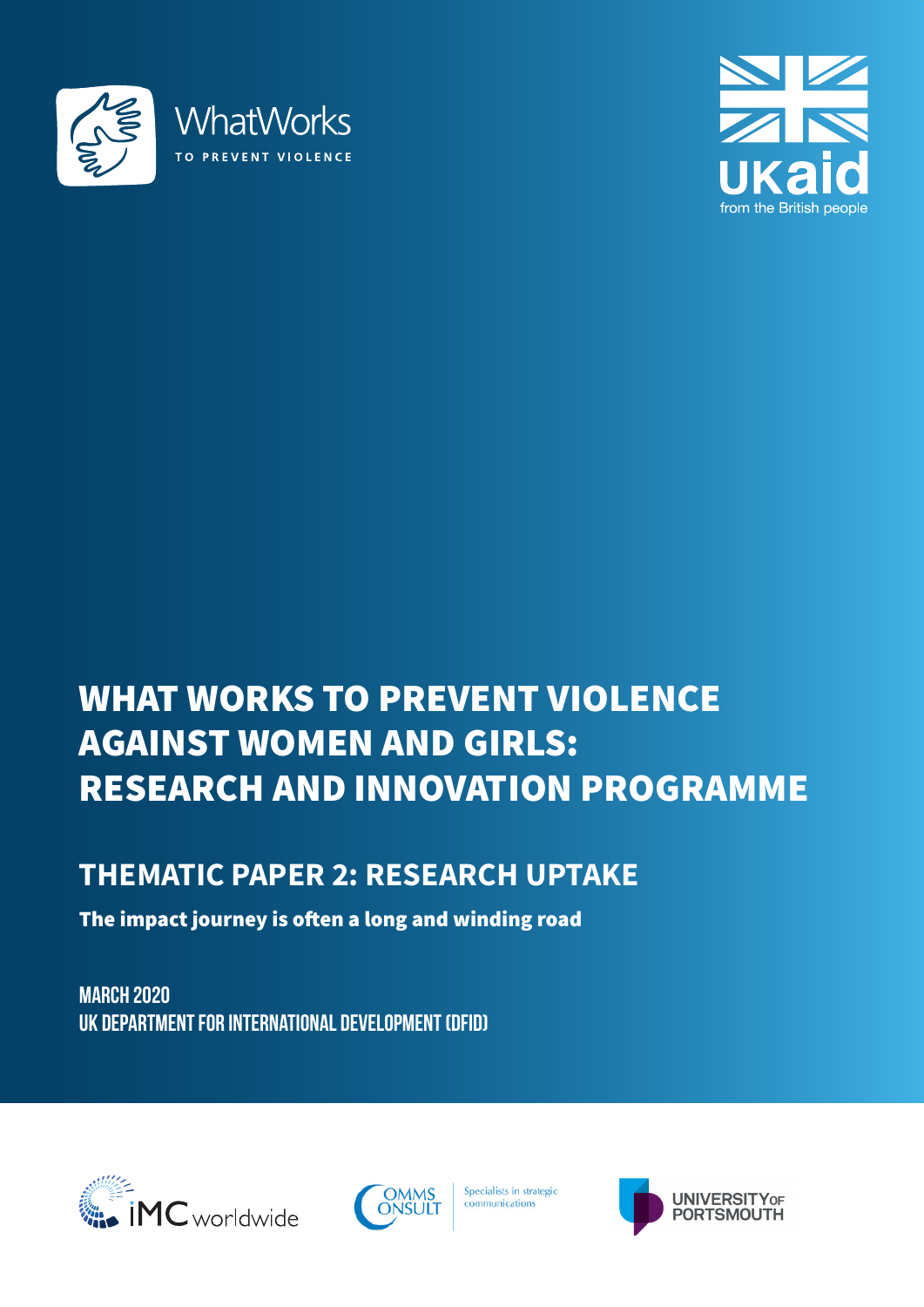# **DOCUMENT CONTROL**

#### **Thematic Paper 2: Research Uptake – The Impact Journey is Often a Long and Winding Road**

#### **March 2020**

**Authors:** Lloyd-Laney, M., with Crawford, S. and Bradley, T.

**Recommended Citation:** Lloyd-Laney, M., with Crawford, S. and Bradley, T. (2020), 'Thematic Paper 2: Research Uptake – The Impact Journey is Often a Long and Winding Road', *DFID's What Works to Prevent VAWG Programme,* IMC Worldwide: Surrey.

**Acknowledgements:** This report has been funded by UK Aid for the UK Government, via the *What Works to Prevent Violence Against Women and Girls Global Programme* as part of the Independent Evaluation managed by IMC Worldwide. The views expressed do not necessarily reflect the UK government's official policies.

The authors would like to thank DFID and the SAMRC for facilitating our learning journey throughout the four years, as well as all the evaluation respondents across multiple settings for sharing their time and experiences with the evaluation team. We would also like to thank the wider independent evaluation team for their research inputs which helped shape this report: Lauren Atherton, George Byrne, Ottis Mubaiwa, Rebecca Gordon, Katherine Liakos, Nyasha Musandu, Anthony Ochan, Salu Singh, Isha Abdulkadi, as well as internal reviewers Prof. Ruth Pearson, Charlotte Maugham, Catherine Lowery and Kate Conroy. Finally, we would like to thank Emily Esplen, Rachel Jewkes, Samantha Willan, Andrew Gibbs, Leane Ramsoomar, Jeannie Annan and Lori Heise for all their valuable comments and feedback on previous versions of this report.

**About What Works:** The What Works to Prevent Violence against Women and Girls programme is a flagship programme from the UK Department for International Development, which is investing an unprecedented £25 million over five years to the prevention of violence against women and girls. It supports primary prevention efforts across Africa and Asia that seek to understand and address the underlying causes of violence, and to stop it from occurring. Through three complementary components, the programme focuses on generating evidence from rigorous primary research and evaluations of existing interventions to understanding What Works to prevent violence against women and girls generally, and in fragile and conflict areas. Additionally, the programme estimates social and economic costs of violence against women and girls, developing the economic case for investing in prevention.

**Conflicts of Interest:** The authors confirm that there were no conflicts of interest identified for this evaluation. The team were also able to work independently and freely without interference from outside sources.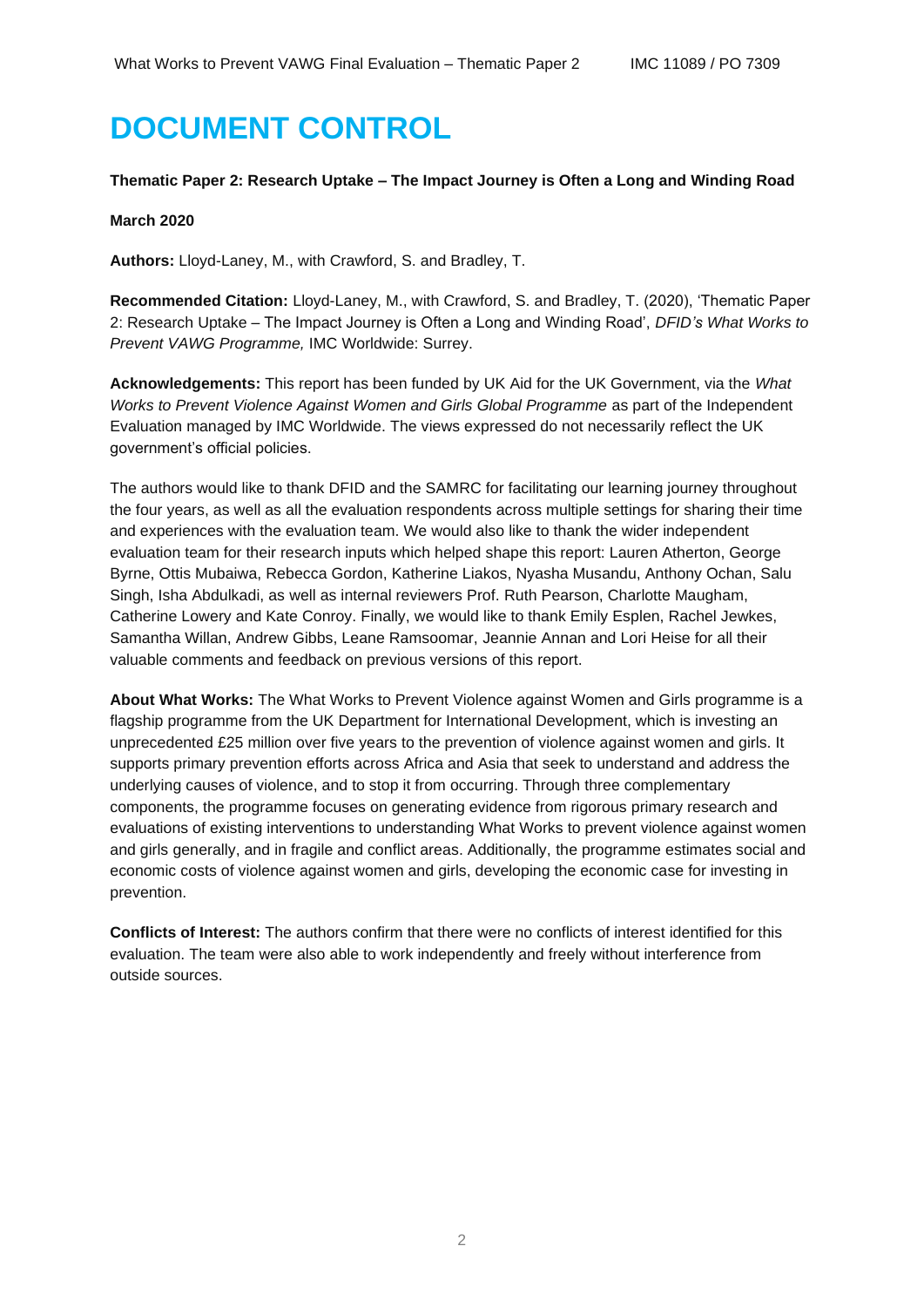# **CONTENTS**

| $\mathbf{1}$   |                                                                                |  |  |  |  |  |
|----------------|--------------------------------------------------------------------------------|--|--|--|--|--|
| 1.1            |                                                                                |  |  |  |  |  |
| 1.2            |                                                                                |  |  |  |  |  |
| 1.3            |                                                                                |  |  |  |  |  |
| $\overline{2}$ |                                                                                |  |  |  |  |  |
| 2.1            |                                                                                |  |  |  |  |  |
| 2.2            | The Theory-Based Approach to Evaluating Policy Influence and Research Uptake 9 |  |  |  |  |  |
| 3              |                                                                                |  |  |  |  |  |
| 3.1            |                                                                                |  |  |  |  |  |
| 3.2            |                                                                                |  |  |  |  |  |
| 3.3            |                                                                                |  |  |  |  |  |
| 3.4            |                                                                                |  |  |  |  |  |
| 3.5            |                                                                                |  |  |  |  |  |
| 4              |                                                                                |  |  |  |  |  |
| 4.1            |                                                                                |  |  |  |  |  |
| 4.2            |                                                                                |  |  |  |  |  |
| 5              |                                                                                |  |  |  |  |  |
| 5.1            |                                                                                |  |  |  |  |  |
| 5.2            |                                                                                |  |  |  |  |  |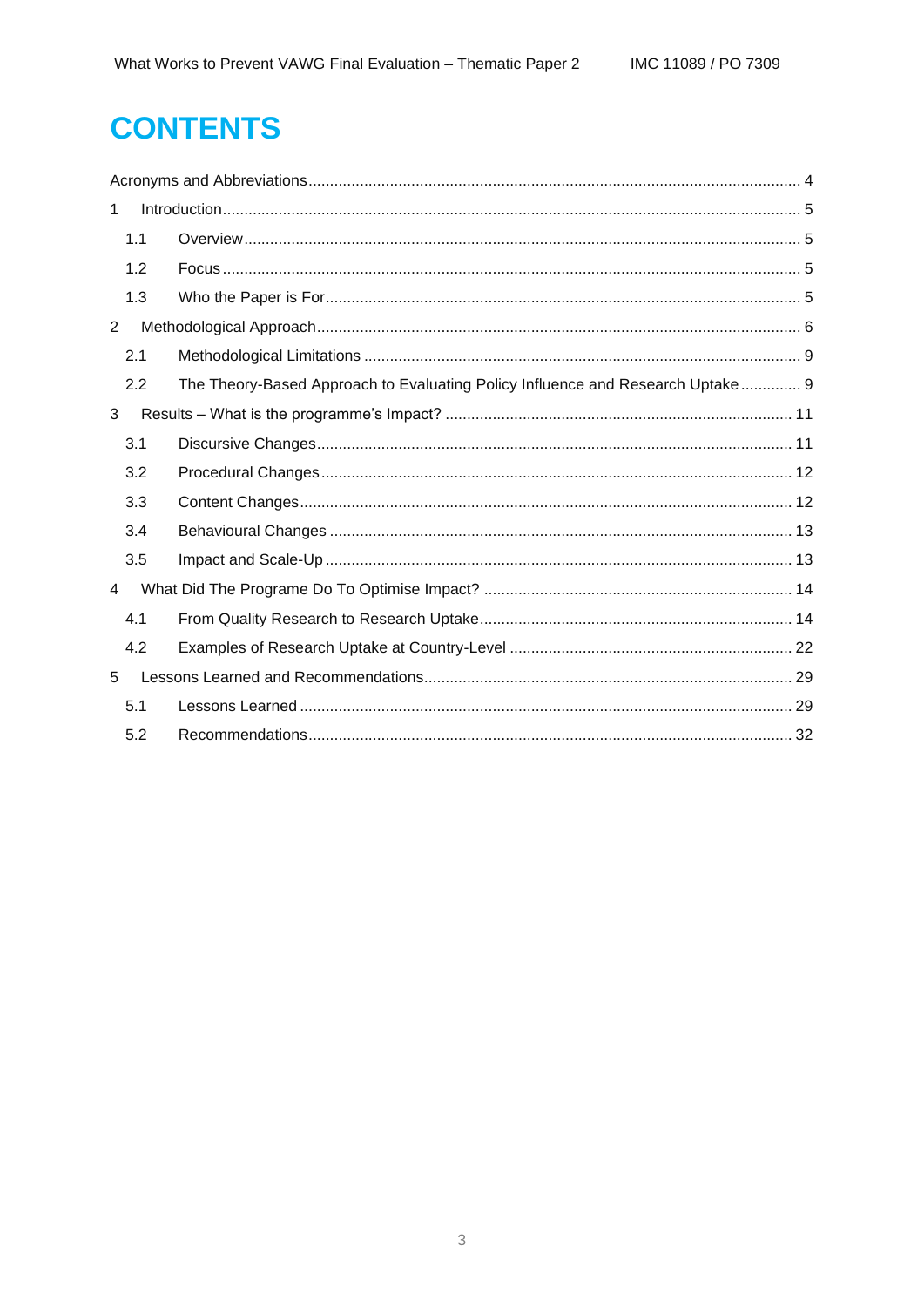# <span id="page-3-0"></span>**ACRONYMS AND ABBREVIATIONS**

| ADB           | African Development Bank                                           |
|---------------|--------------------------------------------------------------------|
| ASM           | <b>Annual Scientific Meeting</b>                                   |
| <b>COMBAT</b> | Community Based Action Teams (to prevent VAWG)                     |
| CoP           | <b>Community of Practice</b>                                       |
| <b>CSW</b>    | Commission on the Status of Women                                  |
| CSW62         | 62 <sup>nd</sup> second session of CSW 12-23 March 2018.           |
| <b>DFID</b>   | Department for International Development                           |
| <b>DVC</b>    | <b>Domestic Violence Coalition</b>                                 |
| EAA           | <b>EAA Media</b>                                                   |
| <b>ESCWA</b>  | Economic and Social Commission for Western Asia                    |
| FE.           | <b>Final Evaluation</b>                                            |
| GAGE          | Gender and Adolescence: Global Evidence                            |
| <b>GBV</b>    | <b>Gender Based Violence</b>                                       |
| <b>GIZ</b>    | Deutsche Gesellschaft für Internationale Zusammenarbeit            |
| <b>HMG</b>    | Her Majesty's Government                                           |
| <b>HTAC</b>   | Help the Afghan Children                                           |
| IAB           | International Advisory Board                                       |
| <b>ISS</b>    | Institute for Security Studies                                     |
| <b>ISSER</b>  | Institute of Statistical, Social and Economic Research             |
| <b>JoSS</b>   | Judiciary of South Sudan                                           |
| KAI           | Key Actor Interviews                                               |
| MoD           | Ministry of Defense                                                |
| <b>MoGCSW</b> | Ministry of Gender, Child and Social Welfare                       |
| MoJ           | Ministry of Justice                                                |
| MTR.          | Mid-Term Review                                                    |
| QA            | <b>Quality Assurance</b>                                           |
| R2A           | Research to Action                                                 |
| <b>RCT</b>    | <b>Randomised Control Trial</b>                                    |
| <b>REF</b>    | <b>Research Excellence Framework</b>                               |
| <b>RU</b>     | Research Uptake                                                    |
| <b>RUPR</b>   | Research Uptake Progress Report                                    |
| <b>SABC</b>   | South Africa Broadcasting Corporation                              |
| <b>SAMRC</b>  | South Africa Medical Research Council                              |
| <b>SDD</b>    | Social Development Direct                                          |
| Sida          | Swedish International Development Cooperation Agency               |
| <b>SPDC</b>   | Social Policy and Development Centre (Pakistan)                    |
| <b>SRO</b>    | Senior Responsible Officer                                         |
| <b>SVRI</b>   | Sexual Violence Research Initiative                                |
| TA            | <b>Technical Advisor</b>                                           |
| <b>ToC</b>    | Theory of Change                                                   |
| <b>UNFPA</b>  | United Nations Population Fund                                     |
| <b>UNTF</b>   | <b>United Nations Trust Fund</b>                                   |
| <b>VPF</b>    | Violence Prevention Forum                                          |
| <b>VSO</b>    | <b>Voluntary Services Overseas</b>                                 |
| WW-VAWG       | What Works to Prevent Violence Against Women and Girls (Programme) |
|               |                                                                    |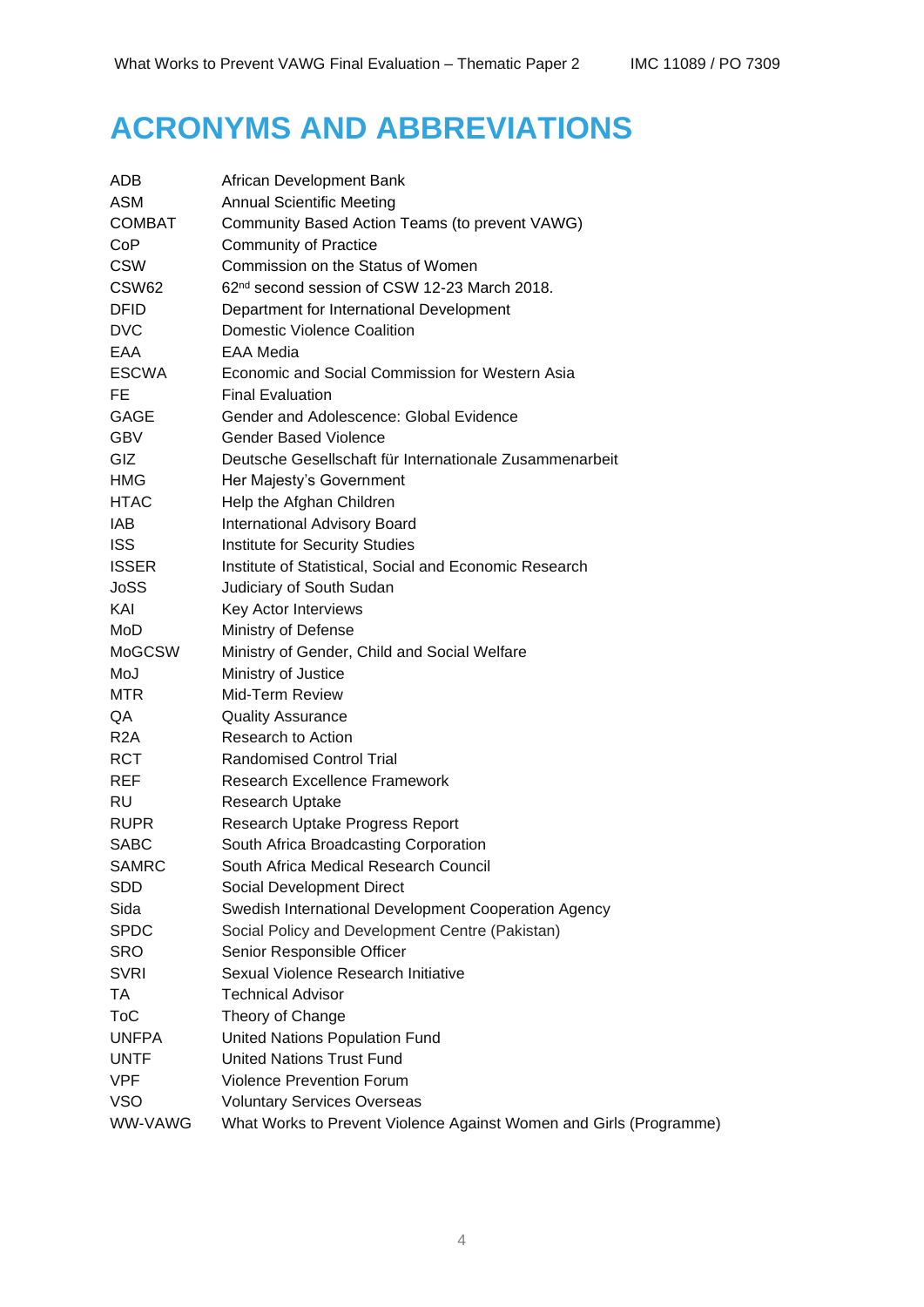# <span id="page-4-0"></span>**1 INTRODUCTION**

## <span id="page-4-1"></span>**1.1 OVERVIEW**

This is Thematic Paper 2 in a series of papers being produced by the Evaluation Team of the DFIDfunded What Works to Prevent Violence Against Women and Girls (WW-VAWG) Research and Innovation Fund as the portfolio of evaluation activities draws to a close. The WW-VAWG is a multiyear, multi-component research and evidence programme focused on identifying ways to eliminate VAWG.

In parallel to the WW-VAWG implementation components, an independent evaluation component was commissioned in 2016, tasked with assessing the extent to which evidence is being used to inform decisions to invest in VAWG policies and programmes in the global south. These Thematic Papers form part of the activities of the final evaluation (FE) of WW-VAWG, and themselves comprise a trilogy of papers focused on research, research uptake and innovation.

# <span id="page-4-2"></span>**1.2 FOCUS**

The purpose of this thematic paper is fourfold:

- **1.** To describe and explain where and how the WW-VAWG programme has had an influence on policy and practice
- **2.** To map the role of evidence, intermediary actors, and policy audiences in bringing about a specific incidence of change
- **3.** To present and critique the programme's approach to research uptake and analyse the extent to which specific activities contributed to impact
- **4.** To share lessons about optimising uptake and impact through a strategic and intentional approach to policy influence.

This paper will focus on examples where evidence from the programme (findings, approach etc.) has explicitly and visibly been taken up and used to inform the thinking, processes and actions, of other individual or institutional actors. This could be at national, regional or global level. By investigating and documenting the story of research uptake, focusing on both the evidence and the processes by which is it being communicated; and the context in which it has been made visible, accessible and taken up and used, we hope to chronicle both the contribution of the What Works programme to bringing about change, and to demonstrate principles of how to maximise policy influence with research that may be of use to others working in the field.

## <span id="page-4-3"></span>**1.3 WHO THE PAPER IS FOR**

The thematic paper has been written in 'plain English' with a non-technical audience in mind. It is aimed at three specific audiences: first, those who were involved in the What Works programme itself, to provide a critical reflection of whether and how their strategic uptake activities contributed to bringing about the positive changes they sought and why; second, researchers, practitioners and communications professionals who interested in the 'art and science' of research uptake; and third, evaluators who are looking for strategic approaches to evidence policy influence and impact in this and other development sectors. It presents a critical observation of the performance and emerging impact of the programme, drawing on both the literature around research uptake and the promises of the programme itself.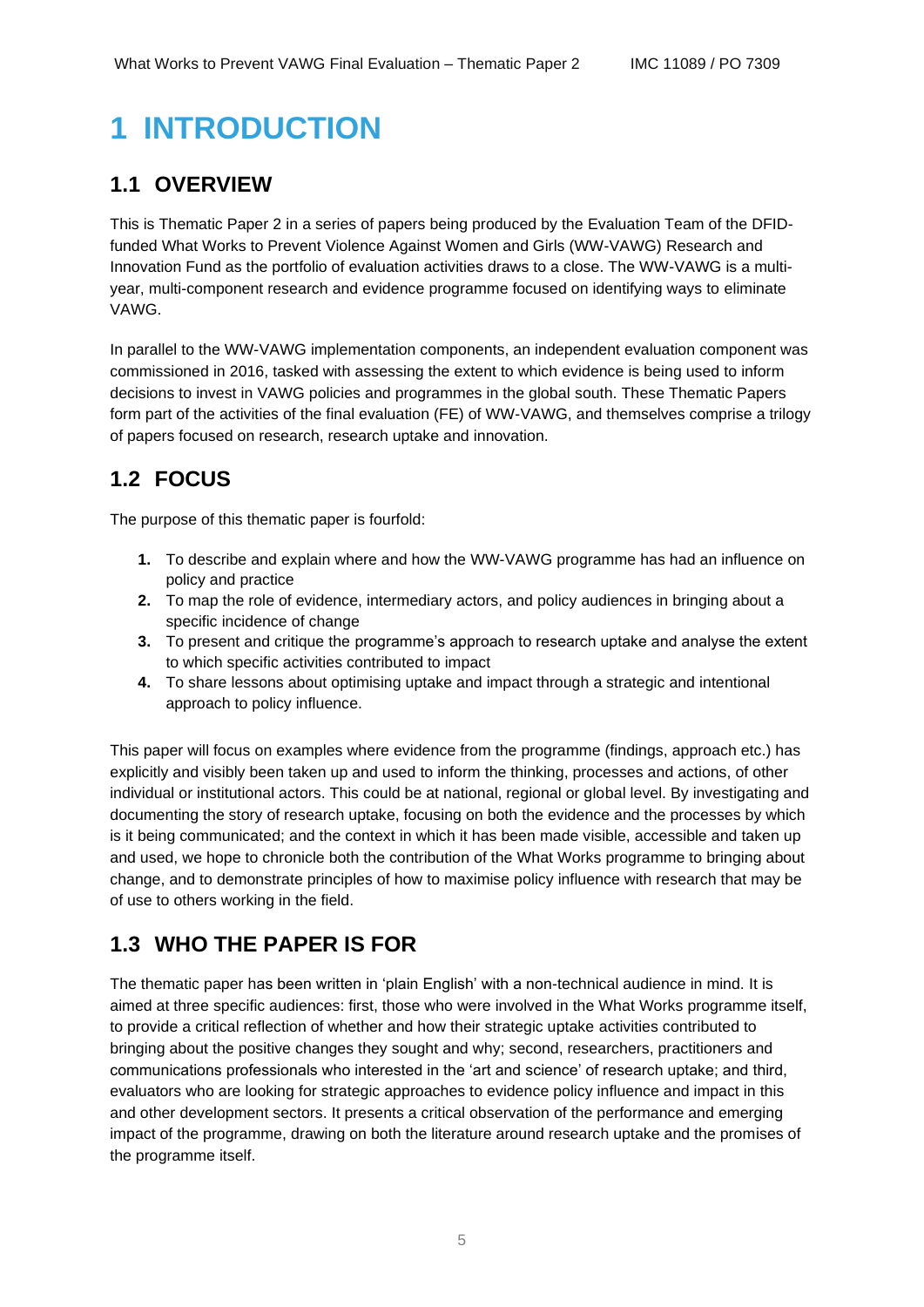Once approved, a short summary of the thematic paper will be produced along with a slide deck so that it can be shared easily with the programme, its donors and the broader community around VAWG prevention. We will use the suite of materials to support a webinar on the website Research To Action<sup>1</sup> to reach research uptake and evaluation professionals interested in our approach and findings from the study.

# <span id="page-5-0"></span>**2 METHODOLOGICAL APPROACH**

This section describes the range of methodological approaches we used to deliver this thematic paper. These include semi-structured interviews, documentary analysis, field visits and observations, which allowed us to investigate, describe and seek to explain the programme's observable impact on policy and practice.2.

We drew on the **academic literature** on evidence-informed policymaking and research uptake to present a more nuanced set of 'staging posts' on the pathways to impact (**Box 1**). These were introduced to the WW-VAWG programme from Inception phase and used as the framing device for conversations about progress being made through the following four years. This included capturing interim progress against these markers in the Research Uptake Progress Reports (RUPRs)<sup>3</sup>, as well as the Mid-Term Review.

#### **Box 1: Framing Progress in Research Uptake**<sup>4</sup>

- **1. Discursive changes** (that reflect a new or improved understanding of a subject)
- **2. Increased appetite and demand** for evidence (that indicate awareness of the subject and appetite to know more – predates discourse changes, and proof of use). This is linked to **Attitudinal changes** (changes in the way policy actors think about a given issue)
- **3. Procedural changes** (changes in the way certain processes are undertaken)
- **4. Content changes** (changes in the content of policies including strategy papers, legislation and budgets)
- **5. Behavioural changes** (more durable changes in the way that policy actors behave (act or relate to others) as a consequence of formal and informal changes in discourse, process and content)
- **6. Impact and scale up** (concrete positive changes in policy and practice that have resulted in / will directly lead to benefits in people's lives around VAWG; and replication and adoption in other programmes)

We also drew on the **Research Excellence Framework** (REF) to develop a metric for assessing the broader impact of the What Works programme and the contribution of its research uptake activities to that impact. The REF defined impact as 'an effect on, change or benefit to the economy, society, culture, public policy or services, health, the environment or quality of life, beyond academia'. The REF

<sup>&</sup>lt;sup>1</sup> Research to Action is a global website aimed at researchers and practitioners who are interested in practical approaches to research uptak[e www.researchtoaction.org](http://www.researchtoaction.org/)

<sup>&</sup>lt;sup>2</sup> What Works Now? Evidence-Informed Policy and Practice (2019) Annette Boaz, Huw Davies, Alec Fraser, Sandra Nutley <sup>3</sup> Part of the wider evaluation, three RUPRs were produced over the course of the programme focused on tracking RU in September 2017, October 2018, April 2019.

<sup>4</sup> Adapted from <sup>4</sup> Monitoring and evaluation of policy influence and advocacy, Josephine Tsui, Simon Hearn, and John Young, ODI Working Paper 285, 2014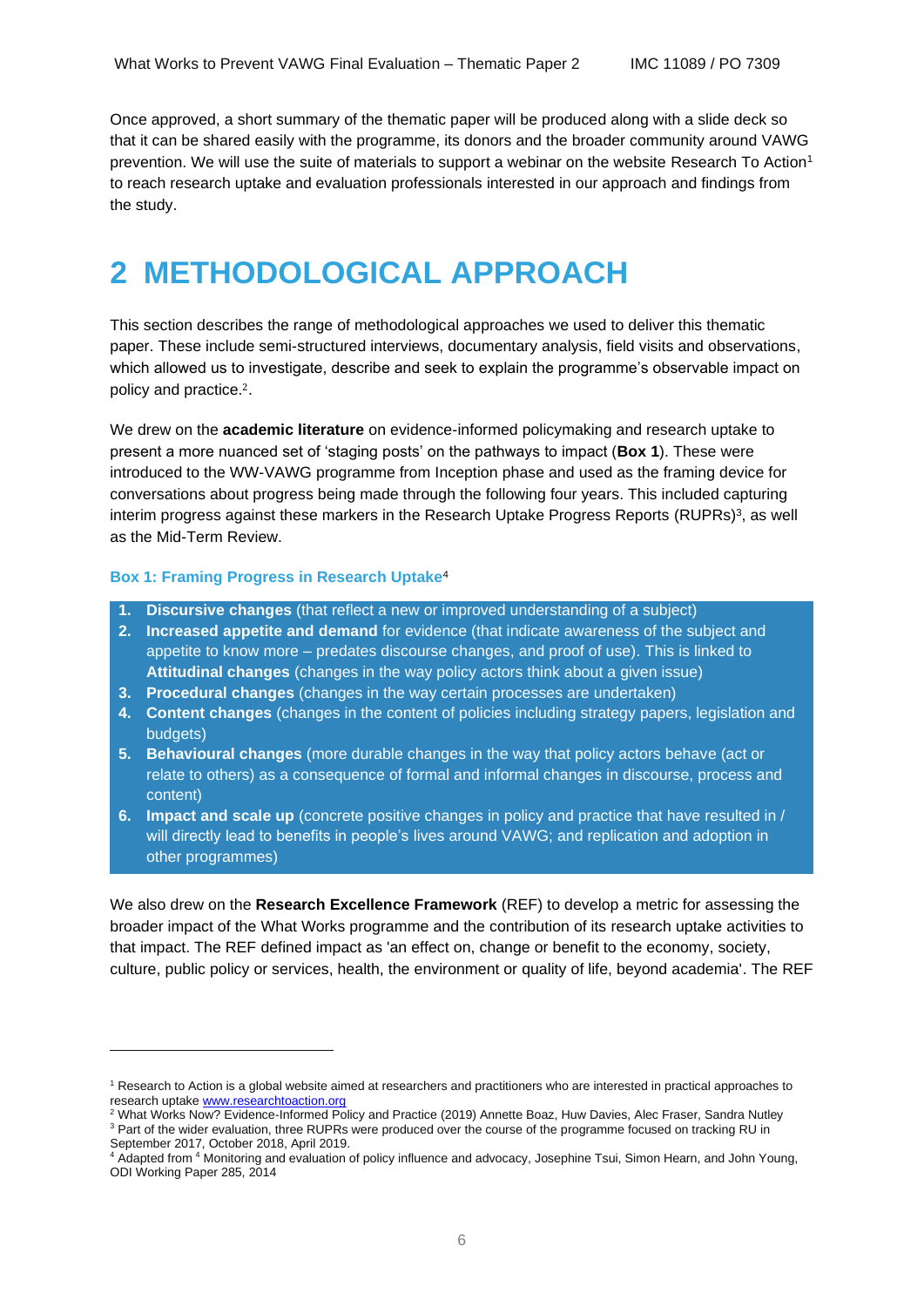was also used by the evaluation team to assess the programme's research quality (see Thematic Paper 1: Research).

We adapted the REF to capture both the programme's progress towards the more nuanced policy influence 'staging posts' and to critique approach and performance in the following four areas: research uptake strategy; capacity; engagement and strategic communication (**Figure 1**). These were the four elements designated as essential in DFID's Guide to Research Uptake<sup>5</sup>. We critiqued these four elements as well as their contribution to the observed outcomes.

| <b>Dimension</b>                    | <b>Definition</b>                                                                                                                                                                                                                                                                                                                           | <b>Expectations By End Of Programme</b>                                                                                                                                                                                                                                                                                                                                                                                                                                                                                                                                                                  |
|-------------------------------------|---------------------------------------------------------------------------------------------------------------------------------------------------------------------------------------------------------------------------------------------------------------------------------------------------------------------------------------------|----------------------------------------------------------------------------------------------------------------------------------------------------------------------------------------------------------------------------------------------------------------------------------------------------------------------------------------------------------------------------------------------------------------------------------------------------------------------------------------------------------------------------------------------------------------------------------------------------------|
| <b>Evidence Of</b><br><b>Impact</b> | High quality evidence, synthesis,<br>packaging and communication<br>setting the best possible<br>foundation for influencing policy<br>and programme change, with an<br>awareness that impact can be<br>unexpected or sudden.                                                                                                                | WW-VAWG evidence (includes both<br>$\bullet$<br>process and findings) has influenced<br>policy and practice as evidenced by:<br>Increased appetite and<br>$\circ$<br>demand for evidence<br>Discursive changes<br>$\circ$<br>Procedural changes<br>$\circ$<br>Content changes<br>$\circ$<br>Attitudinal changes<br>$\circ$<br><b>Behavioural changes</b><br>$\circ$<br>Impact and scale up<br>$\circ$<br>Programme can evidence its<br>contribution to the changes<br>witnessed (pathways to uptake)<br>Programme has identified and<br>captured lessons learnt about where<br>it has had impact and why |
| <b>RU Capacity</b>                  | Research uptake is acknowledged<br>as an important part of the<br>research cycle at both individual<br>and institutional levels. Resources<br>and staff capacity to undertake<br>demand-driven, feasible and<br>flexible research uptake planning<br>and related activities are present<br>within the research and<br>implementation teams. | Sufficient capacity across the team<br>$\bullet$<br>(across all RU skillsets) to effectively<br>engage and influence priority<br>stakeholders<br>Evidence of built capacity being used<br>$\bullet$<br>to effectively engage and influence<br>outside of the WW-VAWG<br>programme<br>Existing capacity for uptake is<br>recognised and deployed effectively<br>to achieve influencing objectives                                                                                                                                                                                                         |
| <b>RU Strategy</b>                  | High quality and context-<br>appropriate RU plans including<br>regular reflective processes and<br>flexible engagement timelines,<br>which are feasible to implement,<br>and responsive to actual and<br>emerging demand.                                                                                                                   | Strategy updated and used as a<br>$\bullet$<br>'living document' to guide<br>programme uptake activities<br>Learning from strategy<br>$\bullet$<br>implementation has been captured<br>and used to guide programme<br>activities (including prioritisation and<br>resource allocation)<br>Stories of positive impact and<br>$\bullet$<br>lessons learned captured and<br>communicated                                                                                                                                                                                                                    |

|  | Figure 1: Dimensions of Research Uptake & Anticipated Progress at FE |  |  |  |  |
|--|----------------------------------------------------------------------|--|--|--|--|
|  |                                                                      |  |  |  |  |

<sup>5</sup> Reference DFID background paper on Research Communications for DFID Research Strategy 2008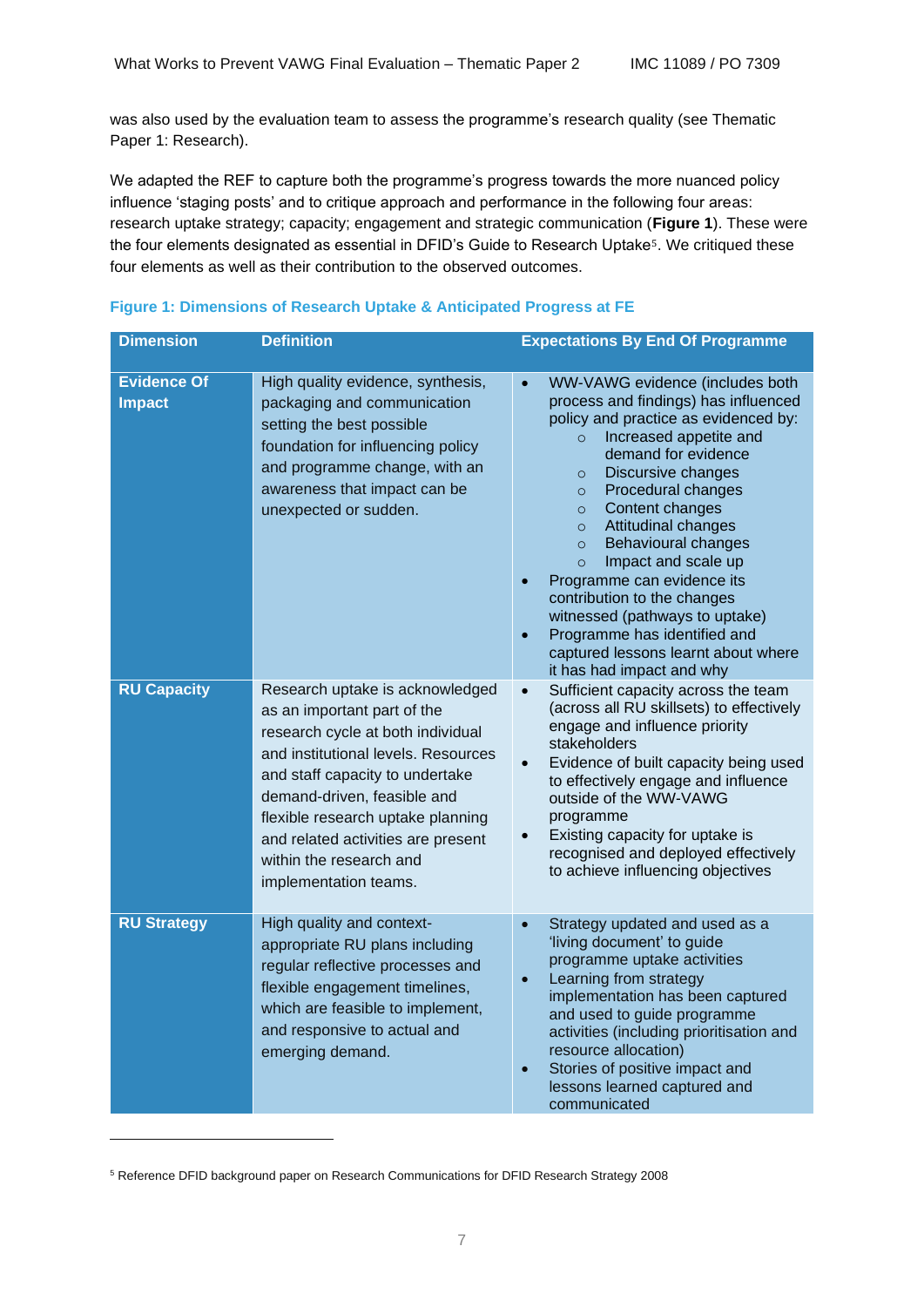| <b>Engagement</b>                         | Demand-driven engagement with<br>the key stakeholders of research at<br>all levels, which is systematically<br>designed, feasibly implemented<br>and monitored with the purpose of<br>iterating the engagement plans.<br>Evidenced relationships are built,<br>and there is increased visibility and<br>reputation of both VAWG findings<br>produced and organisations<br>involved in its generation and<br>communication. | $\bullet$<br>$\bullet$<br>$\bullet$ | Appetite and demand for evidence<br>identified and effectively satisfied<br>with high quality products and<br>activities<br>Programme shows understanding of<br>the information needs and evidence<br>gaps of its target stakeholders and<br>involves them in framing final<br>evidence products and events<br>Patterns and results of engagement<br>have been captured |
|-------------------------------------------|----------------------------------------------------------------------------------------------------------------------------------------------------------------------------------------------------------------------------------------------------------------------------------------------------------------------------------------------------------------------------------------------------------------------------|-------------------------------------|-------------------------------------------------------------------------------------------------------------------------------------------------------------------------------------------------------------------------------------------------------------------------------------------------------------------------------------------------------------------------|
| <b>Strategic</b><br><b>Communications</b> | Demand driven and innovative<br>communications containing clearly<br>defined policy or practice<br>implications appropriate to the<br>target audience. Materials are<br>effectively synthesised, packaged<br>and disseminated, giving due<br>consideration to the strength of the<br>evidence generated.                                                                                                                   | $\bullet$<br>$\bullet$<br>$\bullet$ | Evidence framed and crafted to suit<br>target audiences<br>Evidence effectively communicated<br>/used to engage stakeholders in<br>most appropriate formats<br>Range of techniques used (e.g.<br>digital + face-to-face) to raise profile<br>and engage audiences in meaningful<br>conversations that contribute to<br>outcomes                                         |

We drew on the initial **RU Literature Review** that was produced as part of our Inception Report 2016, to reference current theories and practices on how evidence informs policy and practice and to review the programme's internal monitoring documents. We updated the Evidence Table that had been produced as part of our MTR to show the nuanced research uptake themes that had emerged by the end of the programme. This was systematically applied to all WW-VAWG programme documentation produced since the MTR.

We **critiqued the WW-VAWG programme's digital platforms, engagement strategies and resulting analytics** (where data was made available) for What Works website and digital platforms (Facebook and Twitter specifically) using benchmarked 'best practice' for engagement on these sites.

We conducted a range of **semi-structured interviews / key actor interviews (KAIs)** with priority groups as defined by the programme's Research Uptake Strategy including internal programme staff; programme partners; audiences who have been targets for the work e.g. end users, advocates and intermediaries identified in the RU strategy and other 'key influential and champions' who we would expect to have heard of the work, but who are not explicitly identified as targets by the programme.

We **focused especially on countries where 'something special happened'** across all three themes of the evaluation; either in the research itself; around innovation; or where uptake and impact was already visible. This included Nepal, Pakistan, South Sudan, South Africa and Ghana. We developed a coding table to capture anything significant said about research uptake by the people interviewed in the KAIs and used an Evidence Table to review the monitoring documentation produced by the programme.

We drew on the evaluation team's **three interim RUPRs** – themselves based on key actor interviews and documentary reviews - which shortlisted potential cases based on early signs of uptake.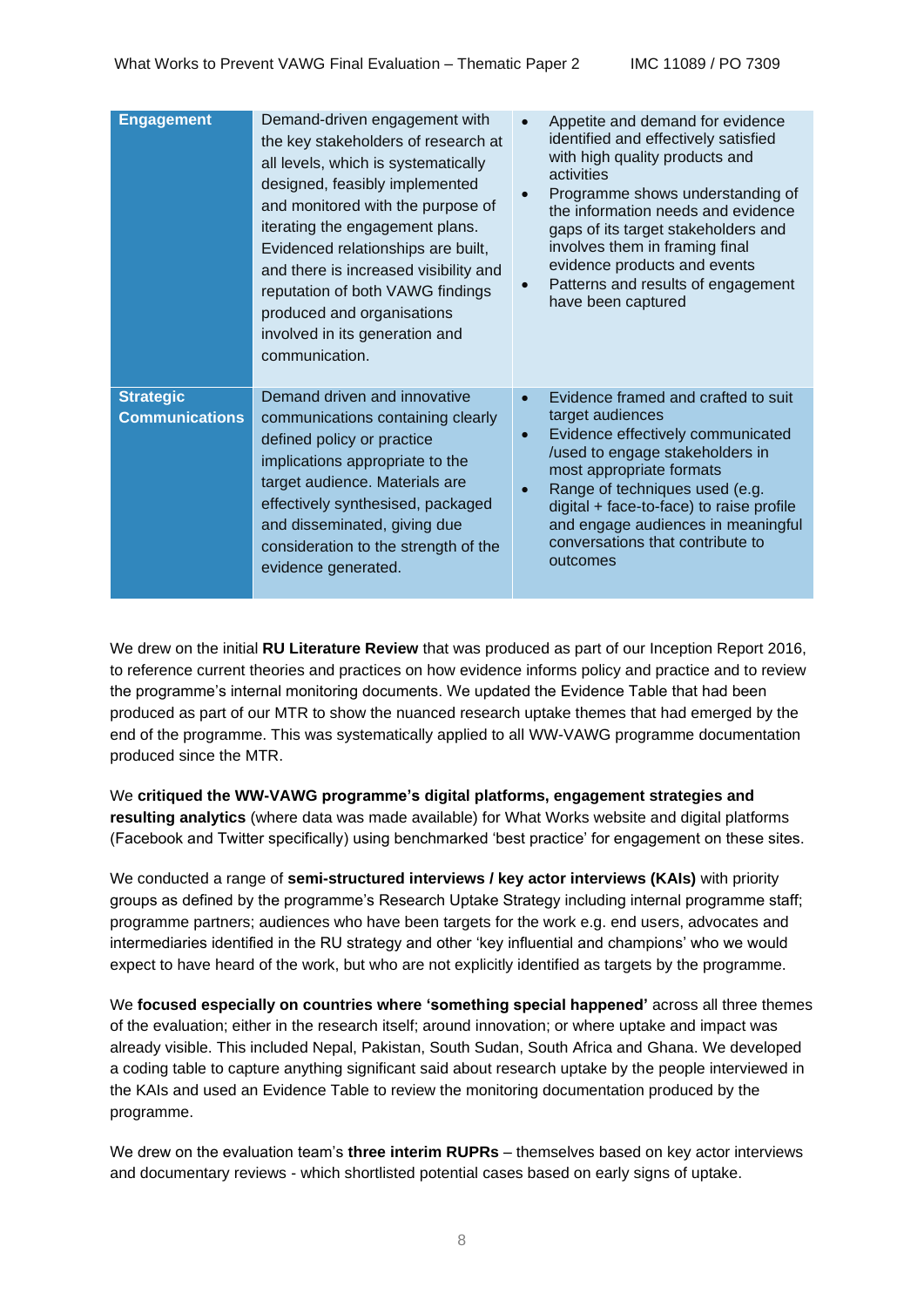## <span id="page-8-0"></span>**2.1 METHODOLOGICAL LIMITATIONS**

We note the following limitations of the paper: first, that we could not access all of the key informants who played a role in the uptake process; second that we could only identify a small sample of those who have been influenced by, have accessed and potentially used the evidence to inform their own work, and these have been largely provided by the programme itself, and third, that we take claims of uptake that we cannot independently validate, 'on trust' e.g. where uptake has informed 'invisible processes' or off the record plaudits for the work etc.

Now we provide an overview of literature on theory based approaches to evaluating policy influence and research uptake before discussing key findings.

## <span id="page-8-1"></span>**2.2 THE THEORY-BASED APPROACH TO EVALUATING POLICY INFLUENCE AND RESEARCH UPTAKE**

### **2.2.1 NO SILVER BULLETS BUT WITH RESEARCH MUST COME UPTAKE ACTIVITIES**

The growing body of work about how evidence informs policy and practice is in agreement about two things. First, that there is no 'silver bullet' to bringing about change however robust and relevant is the evidence used; and second, that there are some basic rules that optimise the changes of positive outcomes.

*'A recent systematic review of social science evidence use within policy and practice,*  found that interventions are more successful when they combine communicating *research with improving access to evidence whilst at the same time addressing the motivations and incentives of decision makers to use evidence<sup>i</sup> .* 

The importance of ensuring that research is used as part of broader ending VAWG campaigns is highlighted by the UN Women's campaign guide, which acknowledges the importance of 'multipronged' approaches. The authors discourage a sole focus on research, stating that: "The time, energy and campaign resources spent on producing a quality report may be wasted if it is not accompanied by a deliberate strategy to ensure that it gets read and receives the necessary attention, particularly by primary targets."

### **2.2.2 INFLUENCING VAWG POLICY**

Advice on influencing VAWG policy includes: conducting a situational analysis; engaging with stakeholders and decision makers early on in the process; utilising traditional mediums such as policy briefs to communicate with policy makers but also undertaking policy modelling; employing alternate communications methods such as street theatre or convening a conference to spread awareness of an issue. A WHO Evidence Briefing on VAWG states that: "*Research shows... that the most successful media interventions are those that begin by understanding the behaviour of their audience and engage its members in developing the intervention*." 6

While there is no exact science behind promoting better research uptake, there is a growing body of work that explores how to optimise uptake. A recent systematic review of the barriers and facilitators

<sup>&</sup>lt;sup>6</sup> 'Violence prevention the evidence: Promoting gender equality to prevent violence against women', WHO (2009) p. 11 URL: [http://www.who.int/violence\\_injury\\_prevention/violence/gender.pdf](http://www.who.int/violence_injury_prevention/violence/gender.pdf)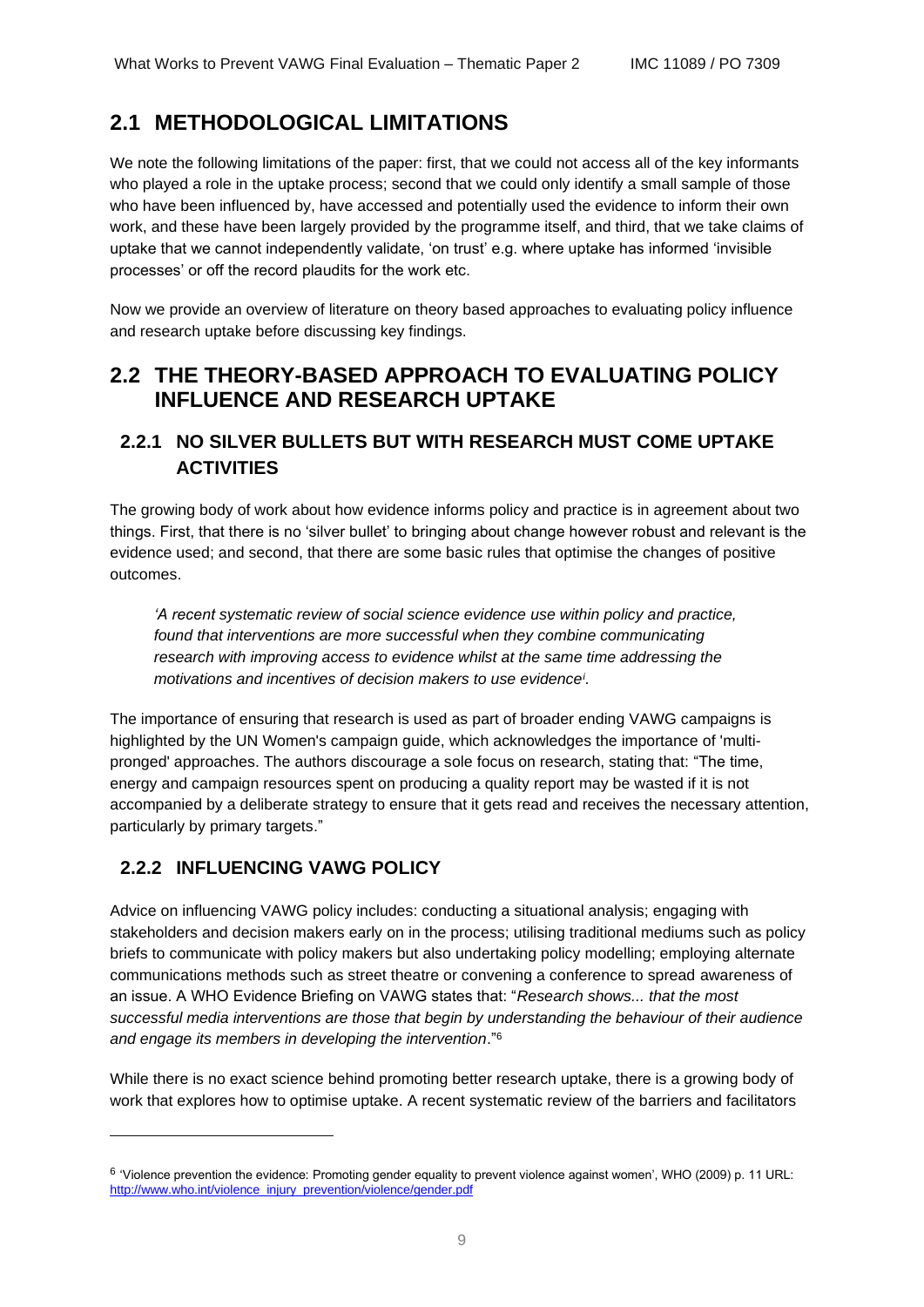to the use of evidence by policy makers conducted by Oliver et al. discovered some trends within the area of health policy. In over two thirds of studies "timely access to good quality and relevant research evidence, collaborations with policymakers and relationship - and skills-building with policymakers are reported to be the most important factors in influencing the use of evidence"ii. The top factor found to facilitate evidence use by policy makers was improving access.

Finally, the literature presents a consistent picture of the difficulties of measuring success in influencing (Chapman and Wameyo)<sup>7</sup> including subjective gains: defining success is tricky and varies depending on who is asked; long horizons: influencing work is long term and change can be slow and incremental; contribution vs attribution: it is easier to show the former especially in complex situations; evidence is only one of the many factors that contribute to policy decisions, which are also influenced by politics and the beliefs, ideology, individual experiences and expertise of policymakers (Pellini et al)<sup>8</sup>. Sustaining the commitment of policymakers to using evidence for implementation requires strengthening institutional capacity, as well as understanding and addressing the political environment, and particularly the incentives facing policy makers that supports the use of evidence in policy cycles (Hawkes et al)<sup>9</sup>.

Against this backdrop, where uptake 'happened' we looked for evidence of the drivers of uptake and information about the contexts in which it happened, to help us explain the 'why and 'how' questions. We look out for three conditions for change:<sup>10</sup> first, because of a change in context; second, because of the power of the evidence; and third because of the strategic approach and engagement efforts of the programme itself.

These principles, drawn from the literature, have been used to inform our approach to critiquing the WW-VAWG programme's research uptake, and to contextualising any outcomes identified.

### **2.2.3 WHAT RU IMPACTS WERE WE EXPECTING?**

The programme's research uptake ambitions are framed as an explicit logframe output (#5: Effective identification and engagement of target audiences and dissemination of findings to promote use of What Works evidence (including to UK Government, international agencies, civil society and national and provincial/local governments). A second output relating to the capacity of the programme to generate robust research and effectively communicate it (logframe output #5), is also pertinent to whether and how the programme achieved its influencing objectives.

The global programme was contracted as three independent and separate components as follows, and subsequently managed as one global programme with complementary and synergistic ambitions.

- **Component 1:** The largest WW-VAWG component and led by SA MRC, which provided grants to test new approaches to tackle VAWG, operations research and evaluation of these;
- **Component 2:** Led by the International Rescue Committee, funded research into VAWG in humanitarian conflict settings, and
- **Component 3:** Supported and tested new methodologies for assessing the economic and social costs of VAWG.

<sup>7</sup> Monitoring and Evaluating Advocacy: A Scoping Study, Chapman and Wameyo, ActionAid 2001

<sup>&</sup>lt;sup>8</sup> Knowledge, Politics and Policymaking in Indonesia edited by Arnaldo Pellini, Budiati Prasetiamartati, Kharisma Priyo Nugroho, Elisabeth Jackson, Fred Carden, Springer 2018

<sup>&</sup>lt;sup>9</sup> Strengthening capacity to apply health research evidence in policy making: experience from four countries, Sarah Hawkes et al. Health Policy and Planning, 31, 2016, 161–170

<sup>&</sup>lt;sup>10</sup> Policy Influence Monitoring project conducted for International Institute for Impact Evaluations 3ie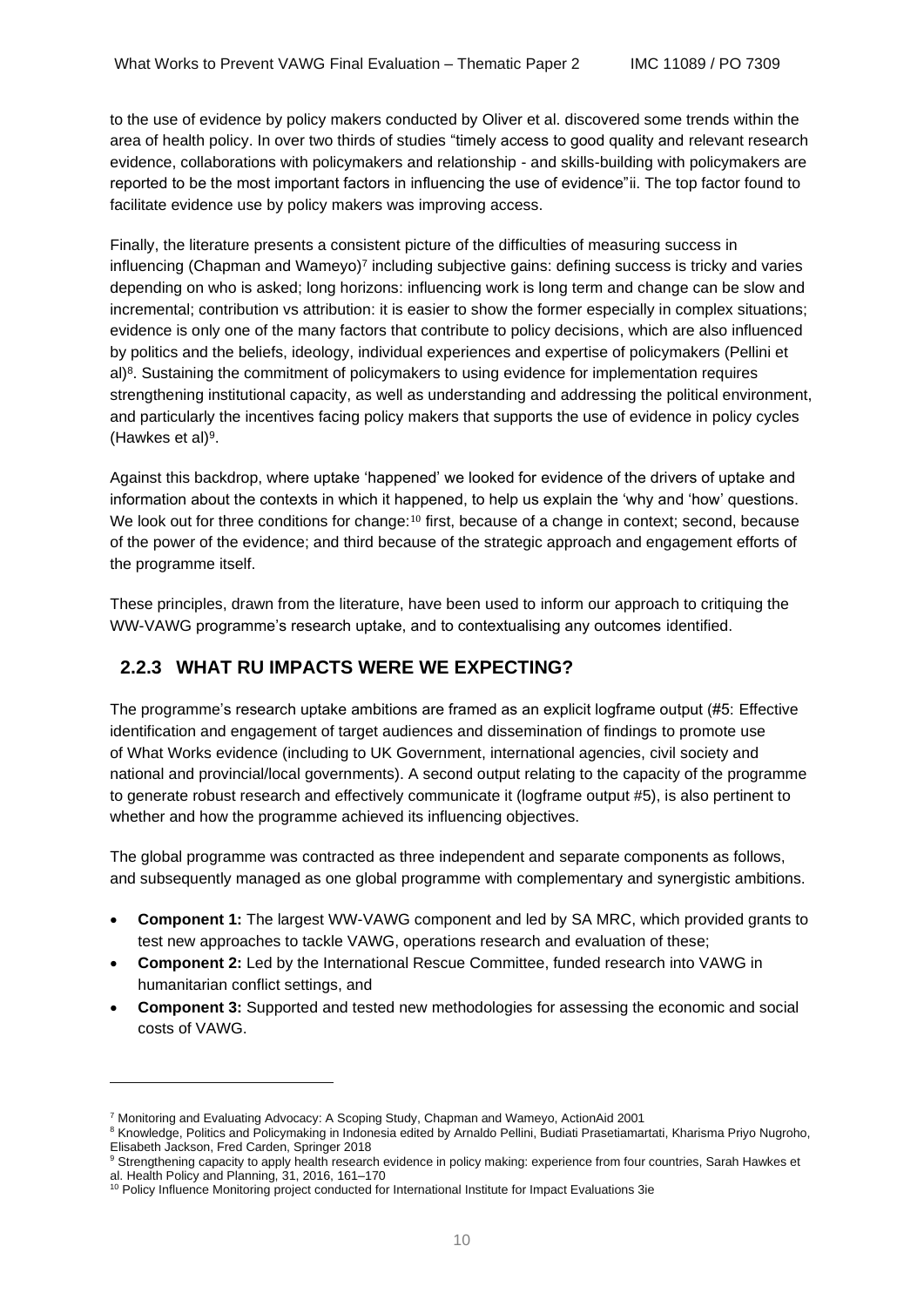• **Component 4:** Comprised the whole evaluation of the WW-VAWG programme.

# <span id="page-10-0"></span>**3 RESULTS – WHAT IS THE PROGRAMME'S IMPACT?**

Using the framing described in Box 1 above, we provide an overview of the changes identified within the WW-VAWG programme. We recognise that, in reality, these categories of change are not discrete and examples of the changes brought about could fit into more than one category. The purpose of presenting them in this way is to illustrate the many ways in which the programme has had an influence on multiple dimensions of policymaking.

## <span id="page-10-1"></span>**3.1 DISCURSIVE CHANGES**

Discursive changes are examples of the programme having prompted others to have a new or improved understanding of a subject. They include the Minister of Sindh Province explicitly talking for the first time about the economic costs of VAWG in a speech where he specifically mentioned the work of the C3 partner in Pakistan, the Social Policy and Development Centre (SPDC).

The evidence has helped DFID to increase its convening power across government and opened doors to talking about social violence more broadly. In particular, there was a feeling that C2 work on peace and security (especially work on South Sudan) had helped to nuance and bring subtlety to the UK government's ongoing work on the ending VAWG Action Plan. <sup>11</sup>

In Tajikistan WW-VAWG evidence and engagement resulted in recognition of the importance of the issue (of VAWG) by the British High Commission, Gender Thematic Group and the national Tajik government and the need to prioritize both research and funding. This in turn led to continued discussion with key stakeholders about the need to scale up to other areas in Tajikistan and Kyrgyzstan.

### **3.1.1 INCREASED APPETITE AND DEMAND**

This category of change includes where the programme has been brought to the attention of others and this prompts a positive response. For example, they may ask for more information; invite WW-VAWG to present a paper or to attend a conference; ask them to be part of an expert panel, provide technical/consultancy advice, discuss the implications of findings in a particular country with key decisionmakers etc. Examples include:

- Numerous invitations to present findings and participate in expert discussions at high level conferences and events UN e.g. C2 work on Raqqa cash transfers at the DFID and World Food Programme-hosted Grand Bargain Cash Work Stream Workshop held in Rome, 16-17th May 2019. Inclusion in such events is testament to both the perceived contribution of this evidence to fill gaps in knowledge, and the credibility of the programme itself.
- Series of phased webinars delivered to UN Women and country Gender Focal Points in July 2016, November 2018 and June 2019 which led to evidence being used to influence the design of new programmes within the UN Family, including the Spotlight initiative.
- Baroness Sugg (Parliamentary Under Secretary of State at the Department for International Development since 23 April 2019) often asks the DFID team for updates on the programme before she goes to conferences to find out latest progress on What Works.

<sup>11</sup> UK national action plan on women, peace and security 2018 to 2022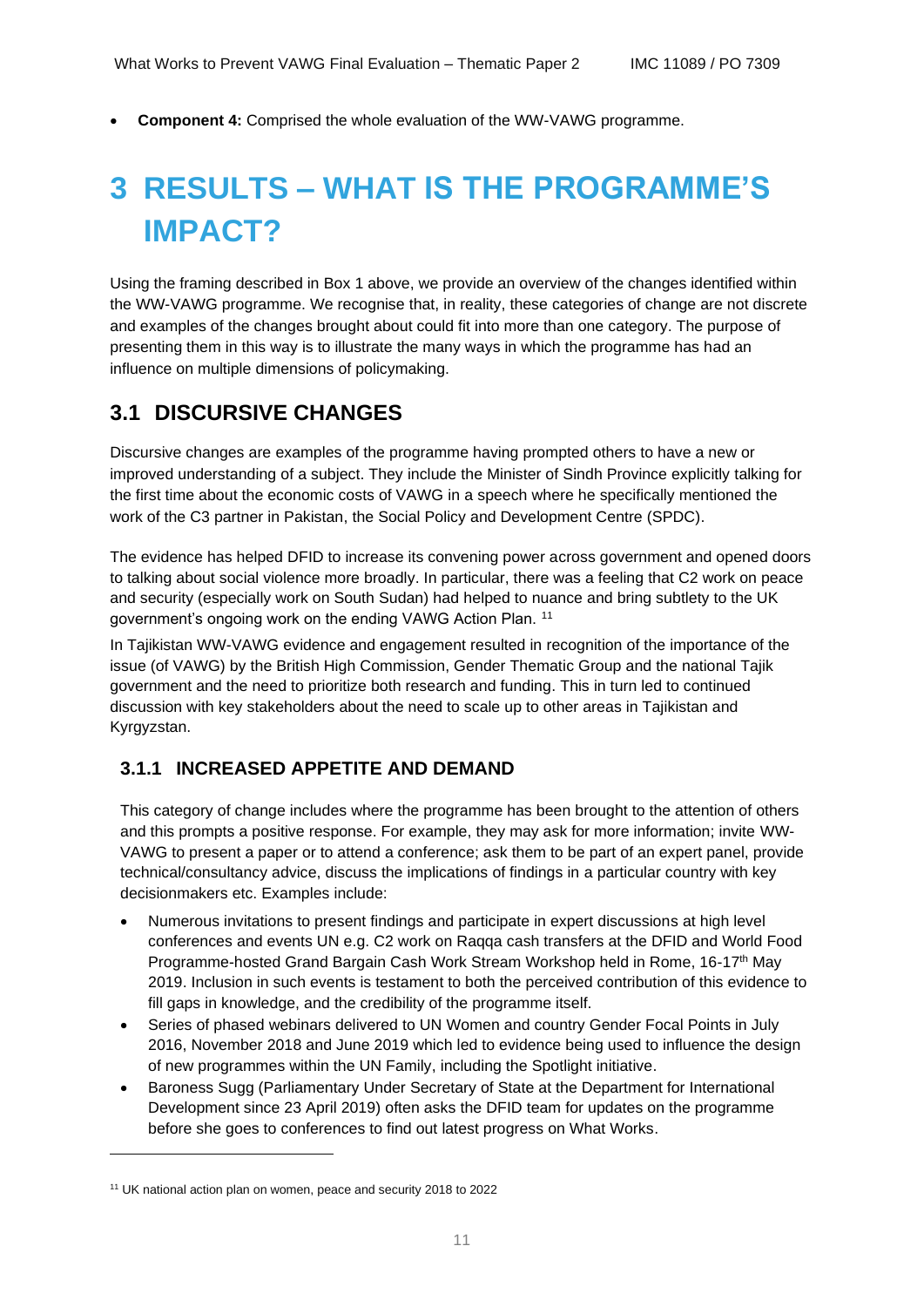- Demand for follow-on research to include:
	- o C2 secured funding to re-examine data sets on adolescent VAWG in South Sudan through an open call with GAGE programme<sup>12</sup>;
	- o C3 team have been involved in new research being commissioned by UNWomen in Mongolia, Morocco and Ethiopia and to help develop guidelines to integrate costings into the ongoing programmes of the UN Economic and Social Commission for Western Asia (ESCWA) in the Arab Region and to train others how to do it.
- Presentations to World Bank education, data protection and health desk staff with one-to-one clinics following (March 2019)
- WW-VAWG invited to feed into GIZ Euro8m to UNFPA Eastern and Southern Africa programme design
- Sustained, strong demand for evidence on prevention comes from the UN Trust Fund (UNTF) to End Violence against Women's more than 200 grantees. WW-VAWG evidence has been 'critical in informing internal thinking and engaging practitioners around it<sup>'13</sup>

## <span id="page-11-0"></span>**3.2 PROCEDURAL CHANGES**

These include changes in the way certain processes are undertaken. Example include:

- Recommendation to use What Works evidence by the Department of Foreign Affairs and Trade (DFAT) Office of Development Effectiveness (ODE) as part of Australia's ongoing commitment to end VAWG.
- The Consortium director invited to become member of UN Trust Fund to End Violence against Women Inter-Agency Programme Advisory Committee (PAC). This committee made the decisions around the disbursement of \$ 13 million for the 36 grantees. Prompted by the WW-VAWG findings from the Right to Play project in Pakistan on [school-based interventions](https://www.whatworks.co.za/resources/policy-briefs/item/466-right-to-play-preventing-violence-among-and-against-children-in-schools-in-hyderabad-pakistan) and their impact on peer violence, corporal punishment and domestic violence, the Trust Fund's Evidence Hub conducted its own 'deep dive' into the archive of evaluations to draw lessons from the portfolio of projects that have worked on girl's education and school-related violence in 42 countries in the past decade.
- Strengthened evidence systems in implementation partner International Alert, who have organised internal learning workshops on methodology and tools and approaches; brought in other organisations to learn from their findings; and worked on incubating new ideas which adapt the 'exceptionally rigorous approach' of WW-VAWG to their sector and the practical constraints of donor funding for implementation.
- VSO Nepal now integrates research in their external project proposals as an explicit 'ask' because they are convinced by the value of generating and using evidence in their programme design and implementation

# <span id="page-11-1"></span>**3.3 CONTENT CHANGES**

Content changes includes any changes seen in the content of policies including strategy papers, legislation and budgets. Examples include:

• Evidence has been explicitly incorporated into other organisations' guides and procedures e.g. The UN RESPECT FRAMEWORK, launched in May 2019 by WHO, UN Women and eleven other partners including DFID and Sida. The framework is a set of evidence-based action-oriented steps

 $12$  Gender and Adolescence: Global Evidence (GAGE) is a nine-year (2015-2024) mixed methods longitudinal research and evaluation study that is generating evidence on 'what works' to enable adolescent girls and boys to emerge from poverty and fast-track social change for young people, their families and communities.. https://www.gage.odi.org/

<sup>&</sup>lt;sup>13</sup> Submission to the evaluation by Shruti Majumdar and Gemma Wood, UN Women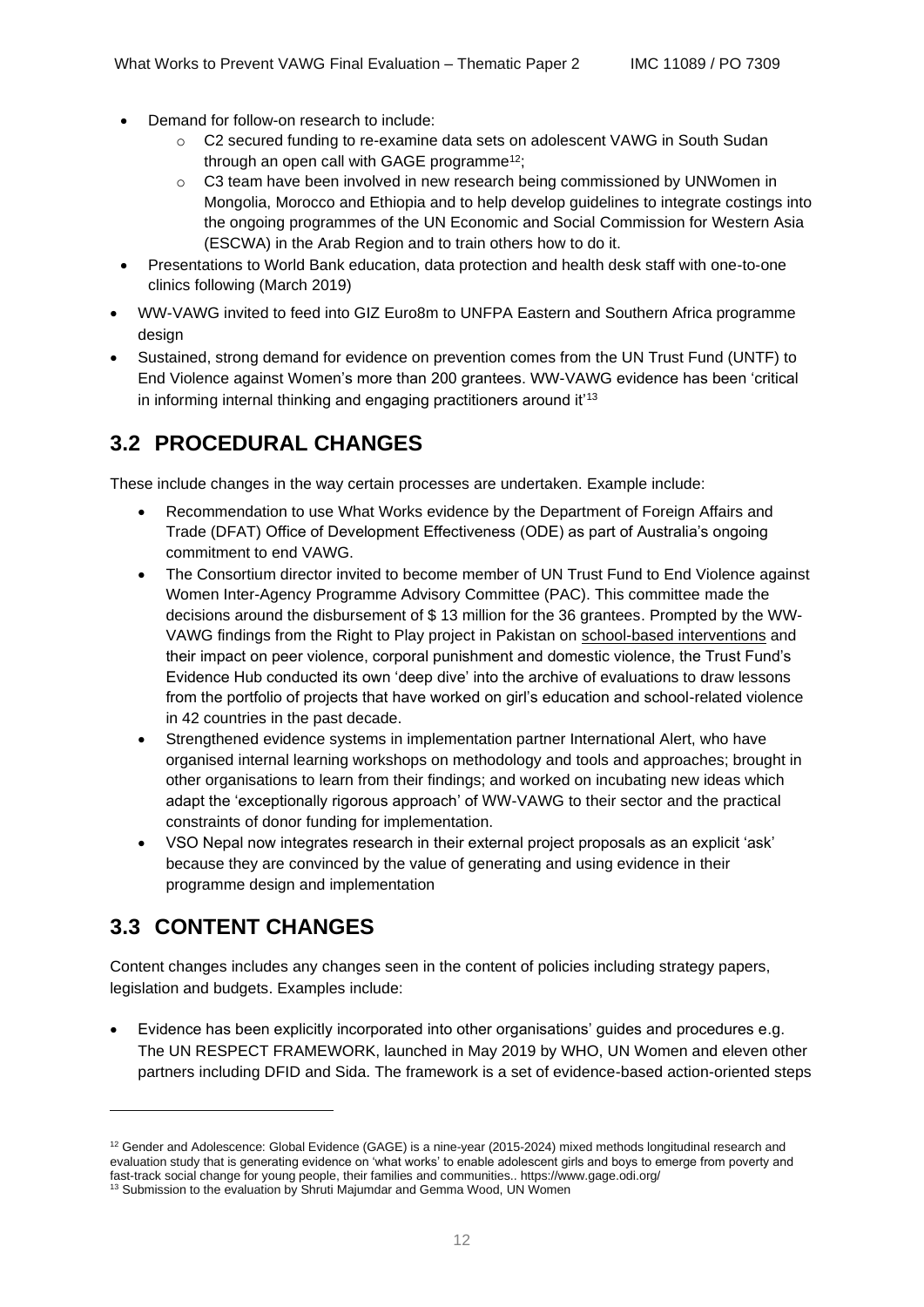that enables policymakers and practitioners to design, plan, implement, monitor and evaluate interventions and programmes using seven strategies to prevent VAW. The strategies are summarised in R.E.S.P.E.C.T, with each letter representing one strategy. It draws on the findings of WW-VAWG and the digital version has been structured to include an evidence section that can be linked to the WW-VAWG evidence as it becomes available.

- WW-VAWG evidence informed the design of EU/UN Euro500m Spotlight initiative and WW-VAWG staff 'trained' UN Women country desk staff from 22 African countries. "*WW-VAWG evidence fills a profound 'evidence gap*' *on interventions that we can use to design new programmes and on which to base expansion plans*", said Kalliopi Mingeirou, Chief, Ending Violence Against Women, UN Women
- Feeding into GIZ funding priorities and upscaling in southern Africa for VAWG prevention.
- Informed the DFID-funded £18m stand-alone prevention and response programme in Malawi.
- Evidence used to inform the UN Trust Fund's own meta-evaluation, synthesis review, and Strategic Plan 2021-2025 and therefore likely to inform the next generation of grants awarded to civil society organizations, particularly small and grassroots organizations, as well as the UNTF's own project design and evaluation design.

## <span id="page-12-0"></span>**3.4 BEHAVIOURAL CHANGES**

Behavioural changes cover more durable changes in the way that policy actors behave (act or relate to others) as a consequence of formal and informal changes in discourse, process and content. Examples include:

- South Africa government paid for representatives of 40 NGOs from all provinces, both those working on prevention and the victims of violence, to attend the 2020 SVRI conference.
- Establishment of a Practitioners' Network

## <span id="page-12-1"></span>**3.5 IMPACT AND SCALE-UP**

- UNDP adapted the Rwanda Indashyikirwa approach<sup>14</sup> for interventions in Lebanon, Moldova and Uganda as part of their global project Ending Gender-based Violence and Achieving the Sustainable Development Goals (2018-2020).
- UNDP is scaling up the [CETA \(Zambia\) and Indashyikirwa \(Rwanda\)](http://www.undp.org/content/undp/en/home/blog/2019/four-ways-to-act-now.html) interventions in Moldova and Lebanon, respectively. Each pilot has a budget of approximately \$300,000.00.
- The United Nations Trust Fund have committed US\$0.5M to scaling up the What Works intervention in two districts of Tajikistan and Kyrgyzstan.
- The UK government has committed to investing a further £67.5M in VAWG prevention in the next phase of what works programming
- Anglo American contracting International Alert to implement programme to tackle sexual exploitation and abuse in mine compound in South Africa (based on the What Works Living with Dignity project in Tajikistan)<sup>15</sup>.
- VSO Nepal led consortium with International Alert has been selected as the finalist for funding from DFID's IPSSJ programme. The two-year project, to be implemented in the Terai and Far Western districts of Nepal, is based on a family-centred approach to changing social norms and improving community police relationships in order to reduce GBV.
- VSO Nepal (VSO) is part of a consortium implementing the DFID-funded £3.4mil for the *Strengthening Access To Holistic, Gender Responsive, and Accountable Justice In Nepal (SAHAJ)* programme scaling up Sammanit Jeevan.

<sup>14</sup> <https://www.whatworks.co.za/global-programme-projects/care-international-rwanda>

<sup>15</sup> <https://www.whatworks.co.za/global-programme-projects/international-alert-tajikistan>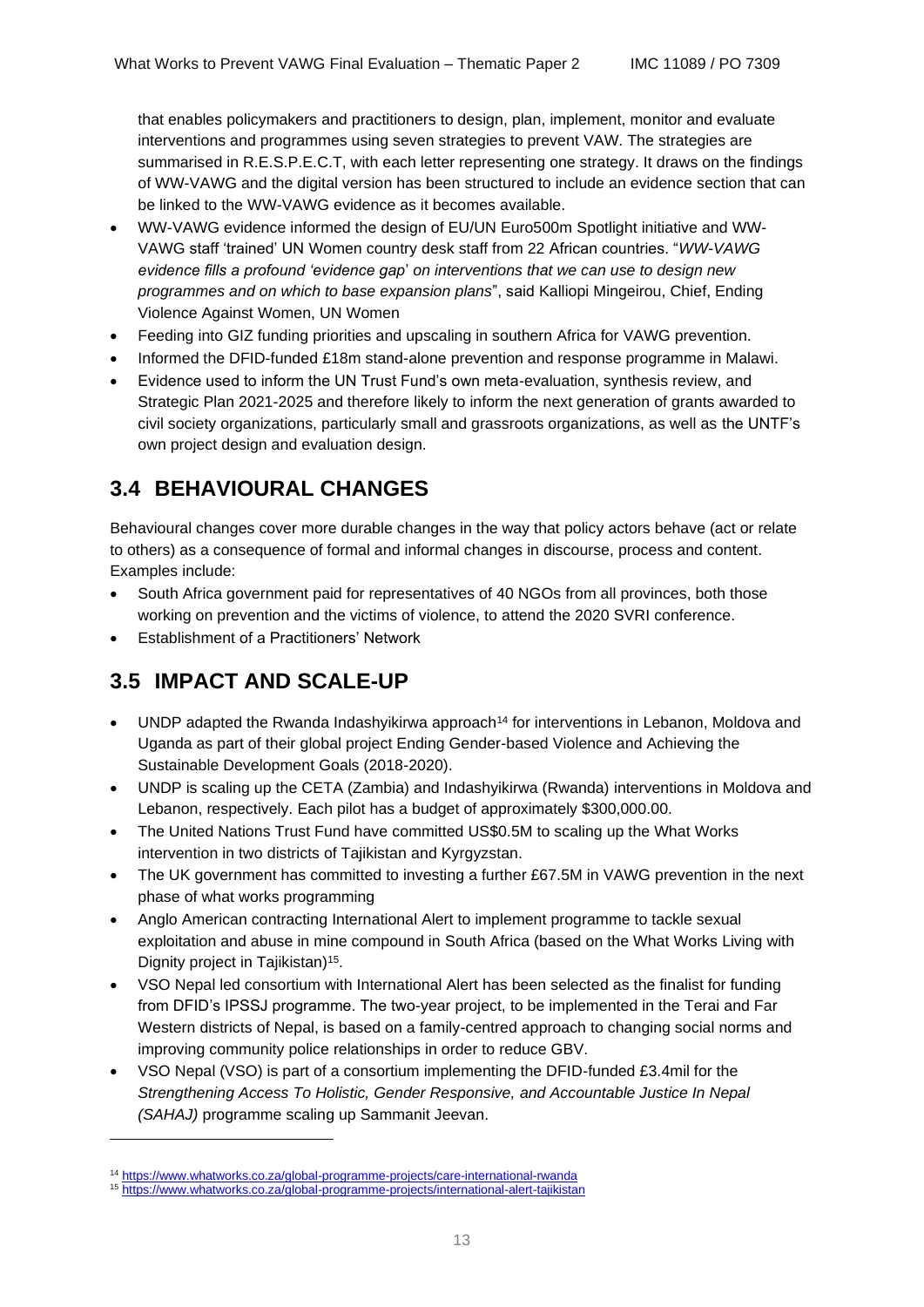- GIZ 8million Euro to UNFPA Eastern and Southern Africa requirement to work with WW
- BSR, Bangladesh has been granted funding to adapt and roll out the HERrespect intervention in India.
- In Pakistan, the additional stature given to Right To Play through WWs has enabled its work to become more diverse. They have added two new programmes in Karachi, and 2 more in Islamabad. They have a collaboration with a Sindh education foundation which has provided an opportunity to train teachers in positive child development. UNICEF has also contracted them to train 500 teachers in KPK Province.
- Both HTAC and Ujamaa have successfully leveraged additional resources building on their WW-VAWG works and support from Technical Advisors and the WW-VAWG Secretariat.
- The COMBAT intervention in Ghana has been awarded funding by Oxfam UK to scale up the intervention and are in the final stages of receiving additional funding from the African Women's Development Fund.
- Equal Access Nepal secured a \$100,000 grant from the World Bank and SVRI for further research to support refinement of their intervention approach.
- The six year (2017-2023), DFID-funded 'Strengthening Access to Justice and VAWG Prevention' programme drew on WW-VAWG evidence in its design and planning.

# <span id="page-13-0"></span>**4 WHAT DID THE PROGRAME DO TO OPTIMISE IMPACT?**

The growing bank of literature on how evidence informs policy and practices instructs us that positive outcomes can be achieved for a number of reasons including because of the strength of the evidence; because of the changing context or as a result of purposeful contributions of the programmes working to make the change.

In this section, we describe and analyse the contribution of the programme's approach to research uptake to the changes witnessed.

# <span id="page-13-1"></span>**4.1 FROM QUALITY RESEARCH TO RESEARCH UPTAKE**

We explore in what ways the programme's strategic approach to research uptake contributed to the positive outcomes witnessed, by examining each of the four dimensions of uptake (research uptake capacity; research uptake strategy; engagement and strategic communication) processes in turn.

## **4.1.1 RESEARCH UPTAKE CAPACITY**

#### **What RU capacity building activities were undertaken across WW-VAWG?**

C1 developed an explicit Capacity Building Strategy in 2014, which included specific ambitions around strengthening and supporting research uptake cross the community of researchers and implementers. This was overseen by the SAMRC secretariat. It included practical mechanisms such as dedicated Technical Advisors (TAs) who were budgeted to provide dedicated support to specific projects for up to 20 days per year for the first three years and were managed by the Capacity Development Manager. In reality, this shifted a lot in response to needs and most projects received additional TA support, largely drawn from the Secretariat's technical team, ranging from an additional 5 to 60 days. Support also went beyond the third year in some cases.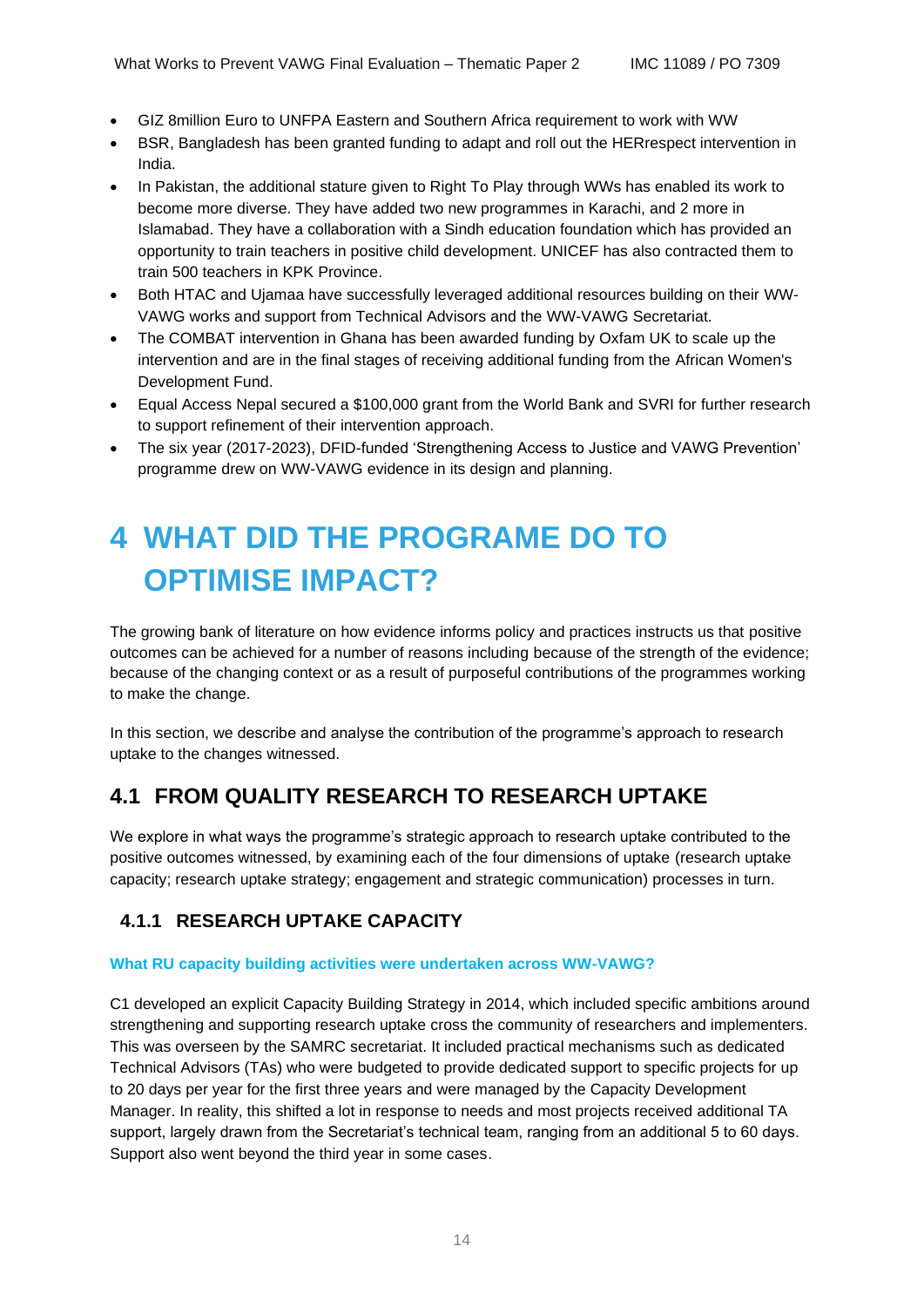The approach to capacity building and its results and lessons learned was published in a in Development in Practice journal article (Willan et al, 2019)<sup>16</sup> on the approach and results of their capacity building which recommended that effective capacity development requires: meaningful commitment; an organic process driven by the needs of the global South; recognising the importance of soft-skills; acknowledging what is achievable within resource constraints and a commitment to women's rights and gender equality. The programme approached capacity strengthening for RU in a range of different ways that are compliant with best practice in the field. This included tailored support by Technical Advisors who were assigned to specific C1 projects over the first three years; meaningful inclusion of researchers in high profile engagement events<sup>17</sup>; and bespoke capacity development sessions that responded to demand from C1 projects e.g. workshop on research skills and analysis, developing key messages and RU outputs in Tajikistan; sessions on writing blogs in Rwanda; and training in developing messages in Bangladesh. The inclusion of early- career and southern academics as authors in journal articles provided another important and highly valued way of strengthening capacity across the programme, and is likely to have a 'long tail' into the future.

The programme established and facilitated a WW-VAWG 'Community of Practice' (CoP) early on to discuss all and any issues including research uptake, with organised e-forums and webinars hosted by the secretariat. Participation was sluggish and demand very weak and were not continued. This is not surprising or unprecedented. The community was drawn from very different worlds of research and implementation/activism; not everyone knew each other and did not in the early stages have any obligation or social commitment to each other or the programme (beyond contractual commitments); all were very busy and it is likely that they were unaware of what they could learn from the community. The programme adapted and found other ways of supporting the community. As relationships developed e.g. through grantees and researchers getting to know each other at the ASMs, the 'long tail' of these early investments became visible, with grantees contacting each other independently for assistance and support; grantees pledging to meet together after WW-VAWG ends (C1 Nepal) and collaborative ventures being discussed 'offline'.

The programme designed and delivered dedicated capacity development workshops around the Annual Scientific Meetings (Dubai 2016, South Africa 2017, Kathmandu 2018) where C1 implementers and researchers were funded to attend, and C2 and C3 invited to take part. Topics covered included research uptake as well as research methods and in 2017, 50 partners and 20 technical staff were brought together in South Africa for two days to focus exclusively on research uptake. The event was well run and effectively managed with an agenda that had been designed with the participants themselves.. Grantees were involved in the design and execution of sessions; a peer-exchange approach was used; the outputs were practical and designed with an eye on being useful to grantees and the workshop was scored highly by participants in the evaluation survey.

#### **The results of investing in capacity development approaches**

The positive results is evident in the growing confidence of researchers and implementers in the ASMs, and their increasingly visible role in the sessions; in the review of CD support provided by C1 which showed increased confidence in research uptake, second only to project reporting (self reported

<sup>&</sup>lt;sup>16</sup> A study on capacity development in the "What Works to Prevent Violence Against Women" programme; Samantha Willan, Alice Kerr-Wilson, Anna Parke & Andrew Gibbs Development in Practice, Volume 29, 2019 - Issue 6

<sup>17</sup> For example, C2 researchers from South Sudan were involved as key players in 16 Days of Activism workshops held in London December 2017 (with support given to strengthen presentation/writing skills ahead of the event) and researchers funded to attend SVRI conference in Rio de Janeiro September 2019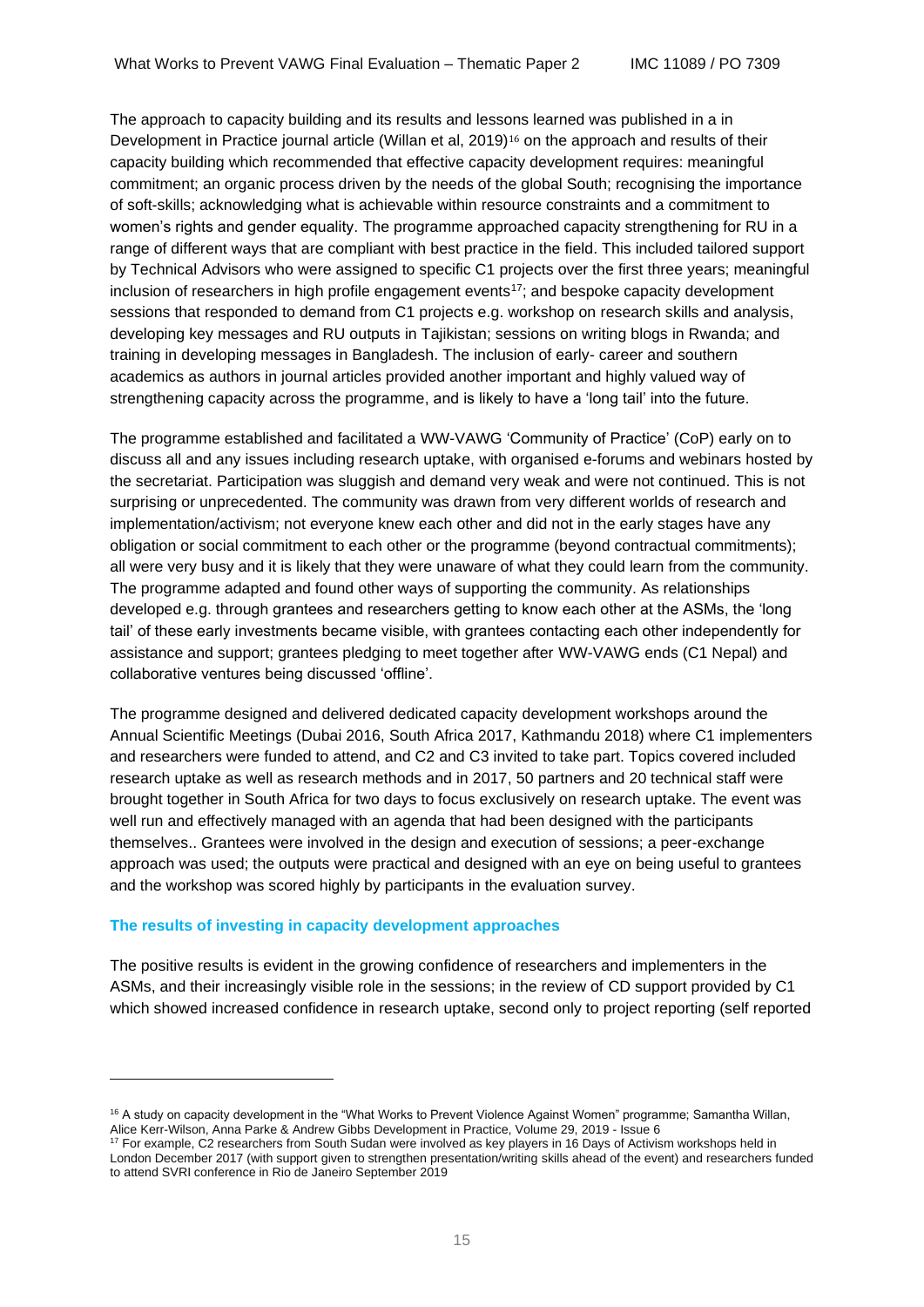by participants); and in the increased number of dissemination outputs e.g. blogs, media interviews produced by the researchers and implementers.<sup>18</sup>

Yet despite the robust approach taken to strengthening capacity across the programme, especially in C1, and the positive results witnessed around both research and research uptake, there is a limit to how the programme itself can push for change. It is a research programme with ambitions to influence policy, but not an advocacy programme that is informed by evidence. Speaking of the impressive visibility and performance of the programme at the 2019 SVRI conference, Marcus Goldstein, Lead Economist, Africa Gender Innovation Lab and Chief Economists Office World Bank, said the programme "presented to the hilt at SVRI and did a fantastic job, but uptake takes an activism approach. They don't have the infrastructure for that."

### **4.1.2 RESEARCH UPTAKE STRATEGY**

#### **What RU Strategies?**

In 2016 C1, with inputs from with C2 and 3 developed an *overall* Research Uptake Strategy to guide efforts to see research implemented into policy, investment and better programming practices. Each of the separately contracted components generated a RU strategy which reflected the contexts in which they were working, their institutional capacities and experience of uptake, and – to a limited extent the nature of the research they were undertaking. This strategy was operationalised at the componentspecific level through individual RU strategies (including at project level for every C1 WW-VAWG project). As the programme progressed, the RU &E strategy was implemented as a phased approach that aligned the research uptake and communication activities to the different stages of the What Works research process. This resulted in development and/or refinement of project level RU plans;, a Theory of Change for research uptake, which clearly identified assumptions under which the programme could achieve its outcome objectives;, a targeted stakeholder audience matrix; and several communication and media plans over the course of the programme that were tailored for different contexts to context specific needs, planned RU and communications activities and "opportunistic" RU and responsive to emerging RU opportunities.

#### **Communication activities**

The programme's uptake performance was impressive, but this was not because of the strategy. Best practice research uptake is strategic and intentional<sup>19</sup> and enshrined in a strategy that acts as a 'living document'. This means that the strategy is regularly reviewed and owned; is informed by regular reflections of monitoring information that helps to make sense of what progress is being made against stated objectives, and what opportunities are arising; and evolves to take note of changes in external context. The programme demonstrated some elements of this best practice. The strategy conformed to the guidelines issued by DFID for research uptake; it recruited an RU Manager to coordinate the work from inside the secretariat after the strategy was approved; and it dedicated resources to implementing the strategy.

The strategy allowed the programme to have regular conversations across the three consortia that reflected on progress made; to identify opportunities for influence; and to a certain extent to agree priorities for future engagement. In practice, the more meaningful and strategic conversations happened within each consortium and drew on individuals' vast tacit knowledge of the sector, gaps in knowledge that they could fill; opportunities they could respond to and agendas that they could drive

<sup>&</sup>lt;sup>18</sup> From evaluation report 10<sup>th</sup> February

<sup>&</sup>lt;sup>19</sup> Reference DFID background paper on Research Communications for DFID Research Strategy 2008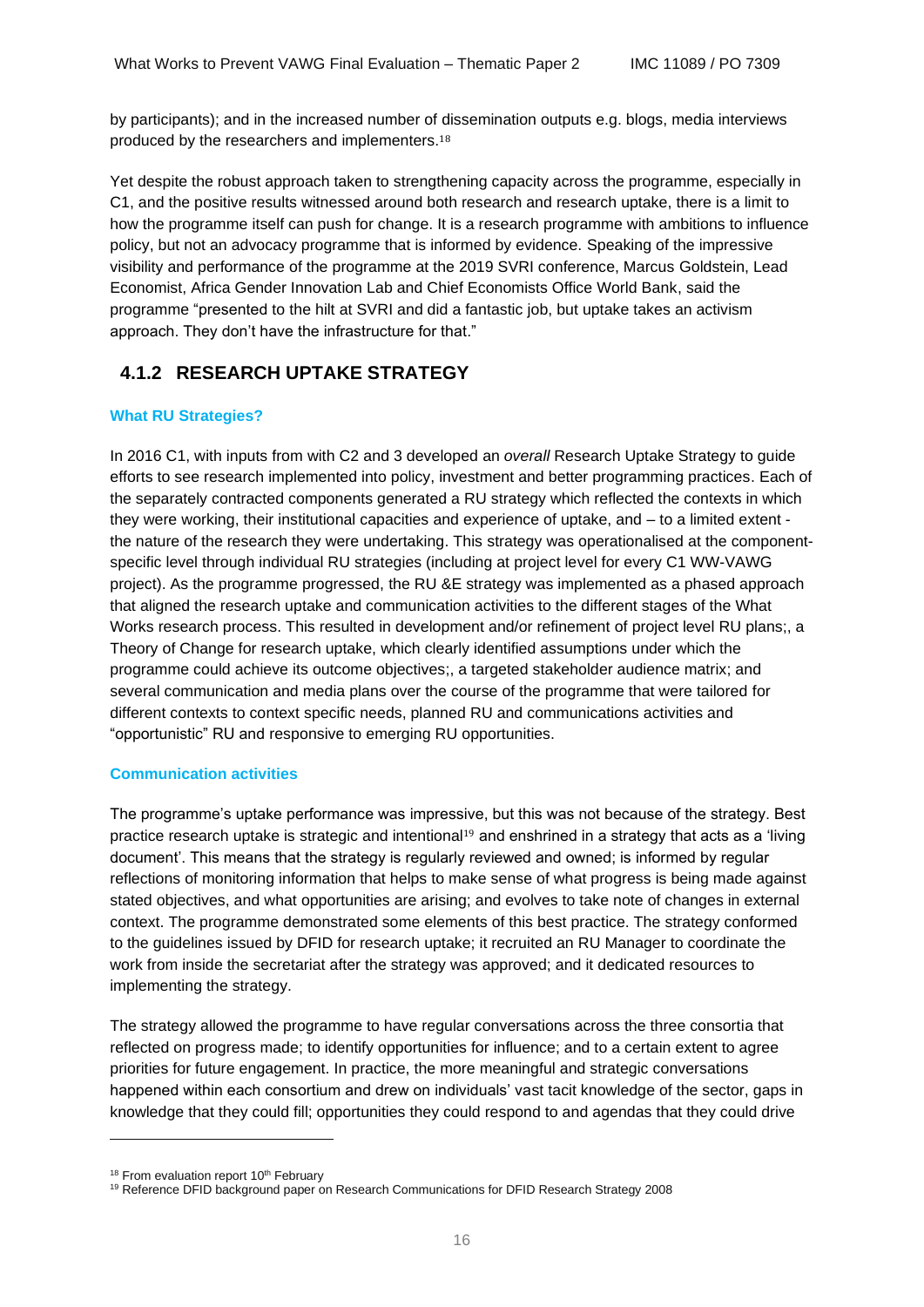using WW-VAWG programme evidence. This resulted in some impressive opportunistic 'wins' e.g. South Africa (**Section 5.2**) and some impressively designed 'campaigns e.g. South Sudan (**Section 5.1**)

The Global Strategy struggled with the same challenges of all global strategies created at the beginning of a research programme that has no knowledge of its findings - targeting 'the whole world' with generic stakeholder groups, statements of principle and intention (not unreasonable as findings were far from known); and a cluster of communication approaches that were proposed for internal and external audiences. The strategy was a *requirement of funding* and was used as a guide rather than a 'living document' for the work on influencing. There was little connection between the country RU strategy/plans and the global strategy.

This is not to say that the programme was not both strategic and intentional around influencing: the positive outcomes are testament to this fact. The programme optimised the advantages of its unique and smart architecture, specifically comprised of global VAWG experts located in established organisations that are recognised as leaders in the field; a DFID VAWG Help Desk that provided a trusted 'short cut' to the heart of DFID policymaking (and in a position to understand explicit and latent demand for evidence); TA providing tailored support to C1 researchers and implementers through SDD; and specialist media consultants (Ladbury Associates) with experience and expertise in communicating within the sector. The experts brought together by the programme became 'vectors of uptake' as they took on consultancy and advisory positions and used WW-VAWG experiences and evidence to inform the design of new programmes e.g. in Uganda and £18m prevention and response programme in Malawi.

More rigorous and nuanced reflection and reporting of progress against the strategy, as identified by best practice (Tsui et al)<sup>20</sup> e.g. as part of regular monitoring against the logframe output for research uptake, would have helped to catalyse conversations around influence opportunities, gaps, and who across the consortium was best placed to engage with what stakeholder groups around what topics. The outcome of such conversations might have generated a clearer articulation of how the programme prioritised influencing opportunities – both to the donor and across the programme to some who felt constrained and without a clear mandate to speak publicly.

### **4.1.3 ENGAGEMENT**

#### **Audiences Targeting**

The programme did not engage with all of the audiences identified in its original global RU strategy, nor did they monitor against these stakeholder groups. There was less engagement with the academic community than expected, given the ground-breaking methods being used and the interest in these approaches. This audience wasn't prioritised in the RU strategy.

Once again, the programme's architecture gave it an advantage in reaching and engaging with important audiences. The VAWG Help Desk, which was created in 2013 and managed by SDD with partners IDS, Action Aid, Womankind, and IRC, provided a direct and effective mechanism to include WW-VAWG evidence in answers to technical questions from DFID offices. It also provided the opportunity to map the changing demand for evidence coming from the offices.

<sup>&</sup>lt;sup>20</sup> Monitoring and evaluation of policy influence and advocacy, Josephine Tsui, Simon Hearn, and John Young, ODI Working Paper 285, 2014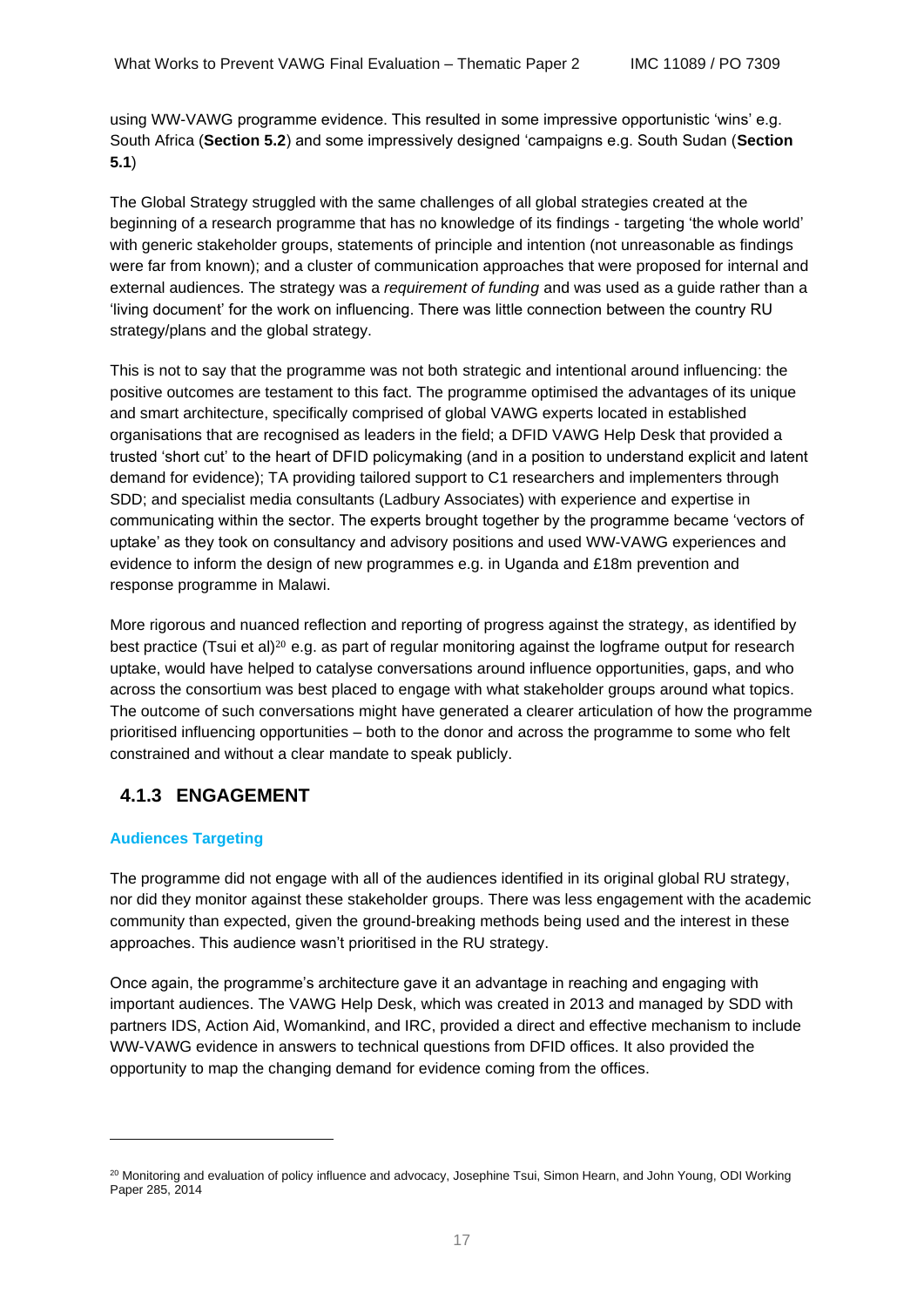#### **Opportunistic and Demand Driven Engagement**

The programme has displayed a healthy approach to responding to demands as they arise, even if they fall outside of their official remit, and this has brought about positive results. For example, Drs Kristin Dunkle and Lori Heise responded positively to the Rwanda Permanent Secretary's request for training to a range of Government officials on how to interpret prevalence data in 2017, and this was delivered. The downside of this opportunistic approach is that it appeared at times that the programme was doing 'too much' and spreading itself too thinly. This is always a balance and a tricky one to get right in a complex and multi-dimensional programme such as this. The presence of clear and strategic criteria for engagement would have helped DFID to be reassured including, for example, to be convinced that the right priorities were being pursued vs superficial 'scattergun' approach.

Inevitably, some opportunities to walk through 'open doors' were not taken up. Sometimes this appeared to be because of lack of capacity, or failure to recognise the opportunities at the time, or bad timing. For example, HTAC were seen to miss key opportunities in Afghanistan by not pushing to get into the Ministry of Education reform of the national curriculum.<sup>21</sup>

The programme was astute around the timing of many known dissemination events, which maximised exposure and visibility to their findings. For example, the report on the cash transfers study in northeast Syria was aligned to the 2019 annual workshop for the cash workstream of the Grand Bargain policy process, with IRC presenting at the workshop and feeding into recommendations. As a result, recommendations from the research were taken forward into the workshop report, which will inform the workplan and priorities for the 2020 Grand Bargain discussions on cash. The team worked with partners in-country to identify key information to release research, prioritise stakeholders to target, identify the format most appropriate for the target audience, and translate findings into different formats to maximise the impact of the communication effort in promoting change or inspiring action.

#### **Engaging Through WW-VAWG Brokers**

The programme was extremely strategic and purposeful in the use of the programme's IAB. The board was made up of an independent chair and up to six international experts and *ex officio* members, including one member from the lead Supplier for each component, one from DFID, and others representing potential funders. The role of the IAB was to advise the Management Committee on direction of the programme, to provide technical advice on design and delivery of components, to identify opportunities and strategies for synthesis and uptake across components, and to provide a challenge. It also served a Quality Assurance function. The secretariat leveraged the global reputation of the IAB and their networks to support RU efforts throughout the uptake journey. Examples include the joint WW-VAWG, WHO, and UN Women pre-conference workshop at the Sexual Violence Research Initiative (SVRI) Forum, and the WB hosting a half-day of introductions to sector desks in and engagement of IAB members in reviewing WW-VAWG products and chairing programme led events at global fora.

DFID was similarly active and influential as broker, champion, advocate, and facilitator for the work across both DFID and HMG more broadly*. "I wish we had their SRO in charge of our programme to open the same doors and make influential introductions to our work*" said the Director of a similarlysized research programme.

<sup>&</sup>lt;sup>21</sup> KAI with Julienne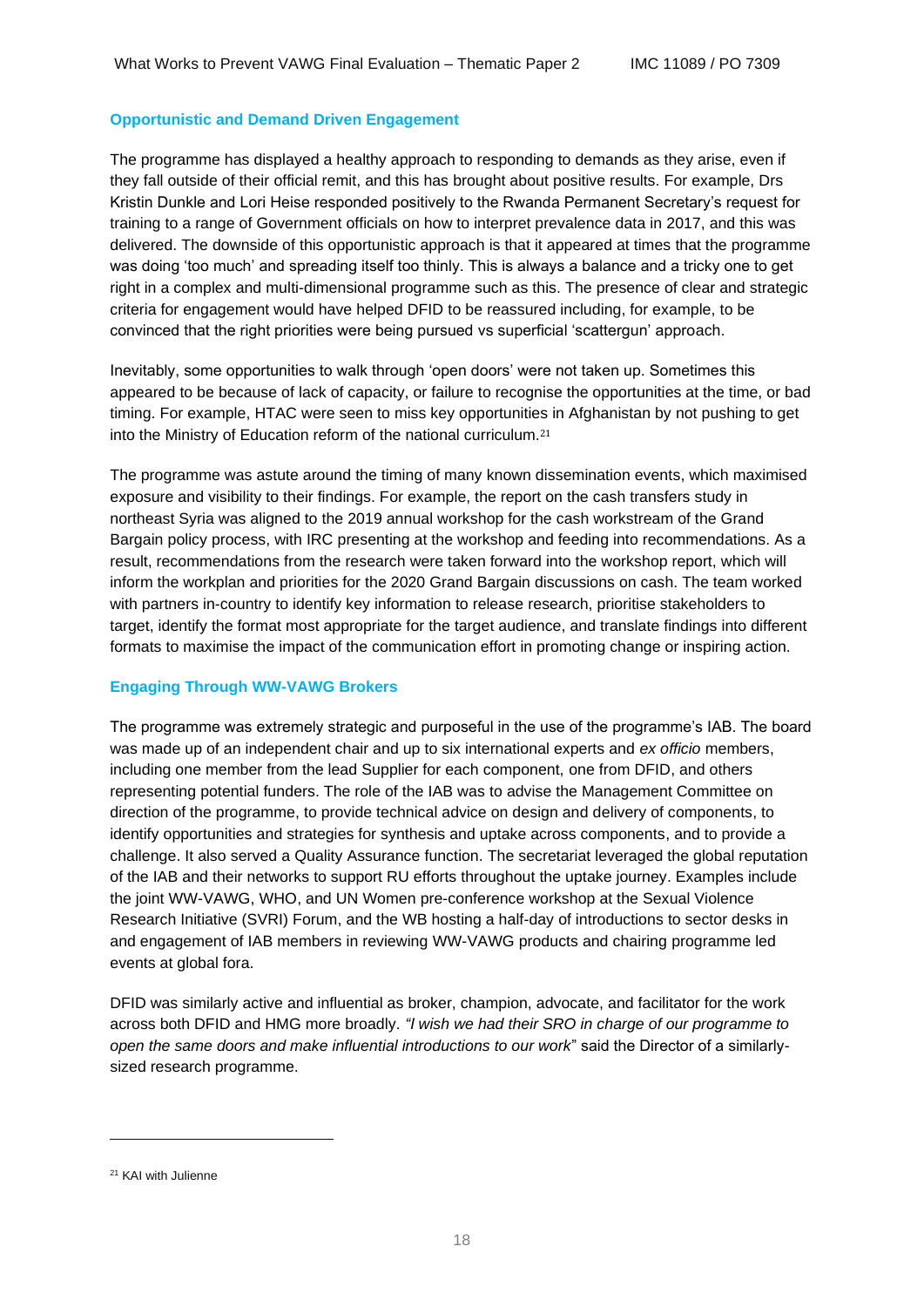Not all programme actors felt 'freedom to act' and this, it was felt, resulted in missed influence and engagement opportunities. There is a balance to be struck between orchestrating and managing engagement and influencing work outside of the relatively straightforward project level (national and regional within national borders).

### **4.1.4 STRATEGIC COMMUNICATION**

#### **Investing in Strategic Communication**

Early investments were made in setting up mechanisms for communicating the programme and its findings. This included the website, social media platforms, a quarterly newsletter and mechanisms for contributing to the VAWG Helpdesk. The overall branding of the programme's communication outputs was consistent and high quality. All materials clearly belonged to a 'family' of products that could easily be recognised, and this helped to support the visibility and reputation of the programme.

#### **Producing 'fit for audience' public materials**

WW-VAWG public materials, especially the Evidence Briefs and Evidence Reviews form the bedrock of the programme's 'last mile' communications efforts, both in support of face-to-face engagement and reaching audiences remotely. The materials did became more streamlined in design, and consistent in tone and style, as the programme progressed. The common structure and design allow the materials to be clearly recognised as part of the WW-VAWG programme repository wherever they are found. They are tightly written, use graphics and infographics appropriately, and include quotes to both strengthen and personalise quantitative evidence. Negative/null findings are well explained and contextualised where relevant, with some analysis as to why those findings may have remained the same. Summaries of findings are clear but could benefit from the inclusion of key statistics from the research project to avoid the slide into generic statements. The briefs did not always state which specific target audience they were being written for (though we recognise this is tricky because often they are being written for a number of different stakeholders), and the titles were not particularly catchy. But they have often been cited as 'incredibly useful' for key stakeholders. Some of the products do not maintain an emphasis on the key points they intend to communicate and stop short of answering the 'so what?' question.

To be effective, it is essential they speak to policy priorities and speak in the language of policy and practice audiences where these are the target audience. The documents' implications and recommendations sections tended to be somewhat superficial with many generalisable statements that might not be of practical help to their intended audience. More could have been done to pull out the implications (as well as recommendations where these are clear and have evidence to support them) for policymakers and practitioners.

Intense collaboration between DFID and IAB and the WW-VAWG programme partners for final synthesis products succeeded in addressing any earlier concerns about quality and rigour. As a result, they have been very well received: "*The final flagship products are really rigorous and impressive and*  I'm very confident about sharing them" (DFID KAI)<sup>22</sup>.

#### **Using and maximising media**

The programme's approach to using media was pragmatic and effective. They included skills training on media and social media/blog writing, etc. as part of the capacity support for C1 researchers and

<sup>&</sup>lt;sup>22</sup> KAI Emily Esplen January 23<sup>rd</sup> 2020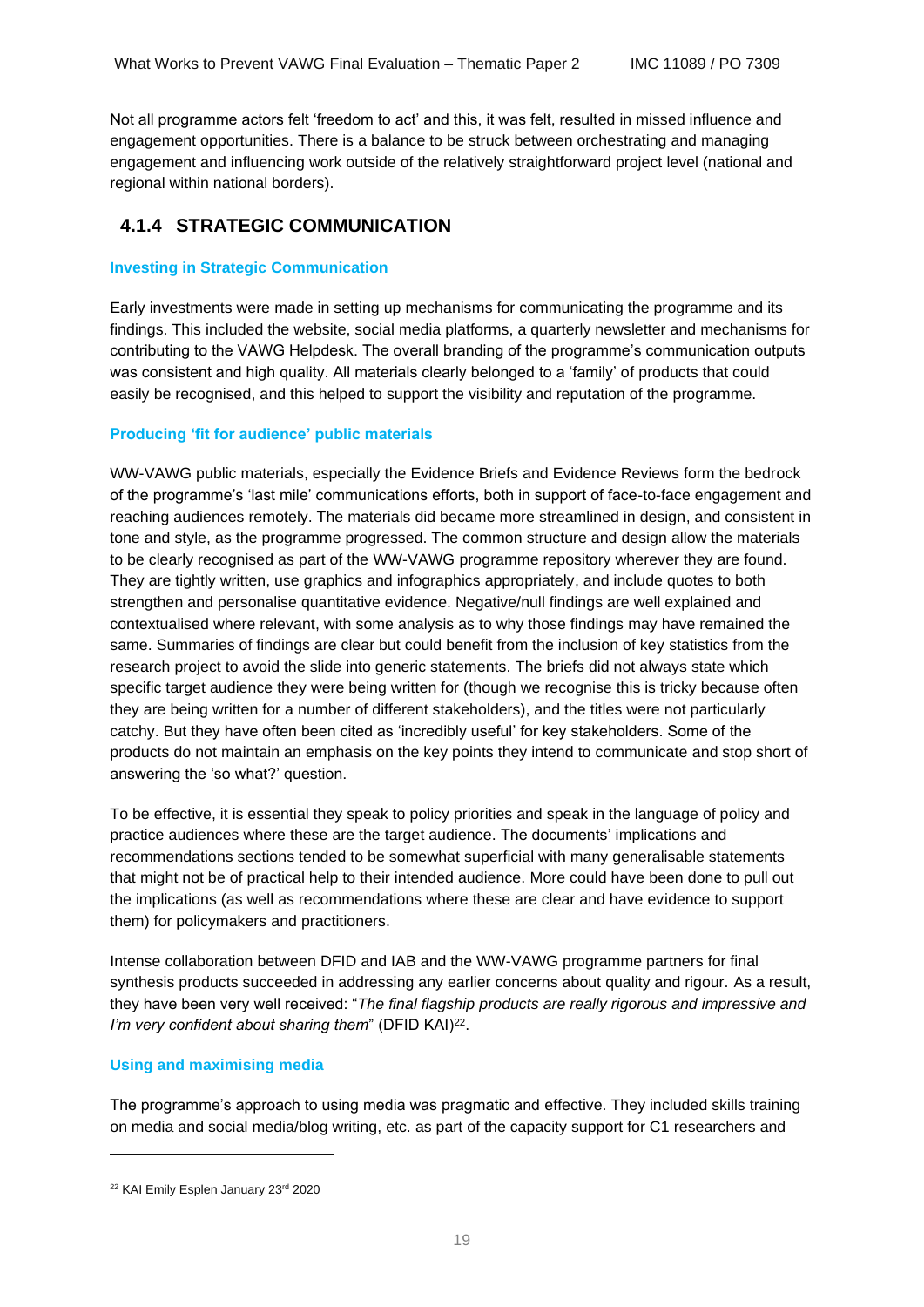implementers, and provided additional mentoring and support for those who went on to write blogs for publication on the website. The programme's work in Tajikistan was covered by The Guardian Development Pages whose Editor, Liz Ford, visited Tajikistan and published articles on the programme and its findings on the site. This secured a large audience and a high public profile that had ripples in the countries whose work was covered.

Ladbury Associates, part of the WW-VAWG Secretariat charged with the communications and media work from its base in the UK, made smart choices about maximising coverage, through targeting news agencies, for example. This resulted in pick-up in multiple countries (including a global audience of more than 2.8m readers being reached with only 12 syndicated articles published 2018) and gaining substantial, irregular coverage in high profile media such as The Telegraph<sup>23</sup> and Huffington Post<sup>24</sup>. There was good media management of potential reputational risks, such as the early closure of the project in Palestine and the clumsy framing of violence statistics, published in The Guardian and The Mail, that evoked immediate and volatile responses from the community who felt they had been misrepresented<sup>25</sup>.

There was some media coverage at country level, but it is worth acknowledging that the way the media reports VAWG often reflects societal views on the subject in the country of publication, and 'fair' coverage (i.e., that which does not sensationalise the subject and make the situation worse for women) is hard to get.

#### **What Works Website**

The What Works website**<sup>26</sup>** acts as an essential repository of all the outputs from the programme. It provides an overview of the programme ambitions, structure, and organisation, as well as updates on latest news of findings and media coverage from around the world. The site provides access to both 'public-facing' products such as newsletters, press releases and blog posts, as well as academic products that are open access. The website curates and highlights content and conversations from the WW-VAWG social media platforms (Twitter and Facebook). Traffic to the site has grown over time but is not as high as we should expect from a flagship programme of this nature (peak number of visits 11,794 visits, with 6,079 unique users October 2019). Providing contact details for each project and for the key stakeholders involved in the programme are helpful for those who want to explore the project further.

The structure of the website is clear, and it is helpful that a visitor can search by country or by project, and can easily find evidence associated with it. The Evidence Hub clearly catalogues the available evidence and materials in a format that makes it easy and includes a wide range of resources: peerreviewed journal articles, evidence reviews, reports, presentations, project resources, evidence briefs, videos, stories of change, VAWG Prevention Curricula, and evidence in infographics, among others. However, it would be helpful to have an explanation about the different types of evidence provided. For example, what is the difference between 'Evidence Reviews' and 'Evidence Briefs'? Equally, more information about the links between the three components would help users to understand the complementarities across the programmes and the contribution of each component. When clicking on individual projects/countries, it is not always immediately clear which part of the programme they fit into.

project was misrepresented and published.

<sup>23</sup> <https://www.telegraph.co.uk/global-health/women-and-girls/now-feel-safe-uk-funded-project-reduces-domestic-violence-50/> <sup>24</sup> [http://www.huffingtonpost.co.uk/emma-fulu/gender-equality-empowerment\\_b\\_15205774.html](http://www.huffingtonpost.co.uk/emma-fulu/gender-equality-empowerment_b_15205774.html)

<sup>&</sup>lt;sup>25</sup> Early findings of male violence reported by the the 'One Man Can – [Preventing](https://www.whatworks.co.za/global-programme-projects/sonke-gender-justice-south-africa) Men's Use of Violence in Southern Africa'

<sup>&</sup>lt;sup>26</sup> <https://www.whatworks.co.za/>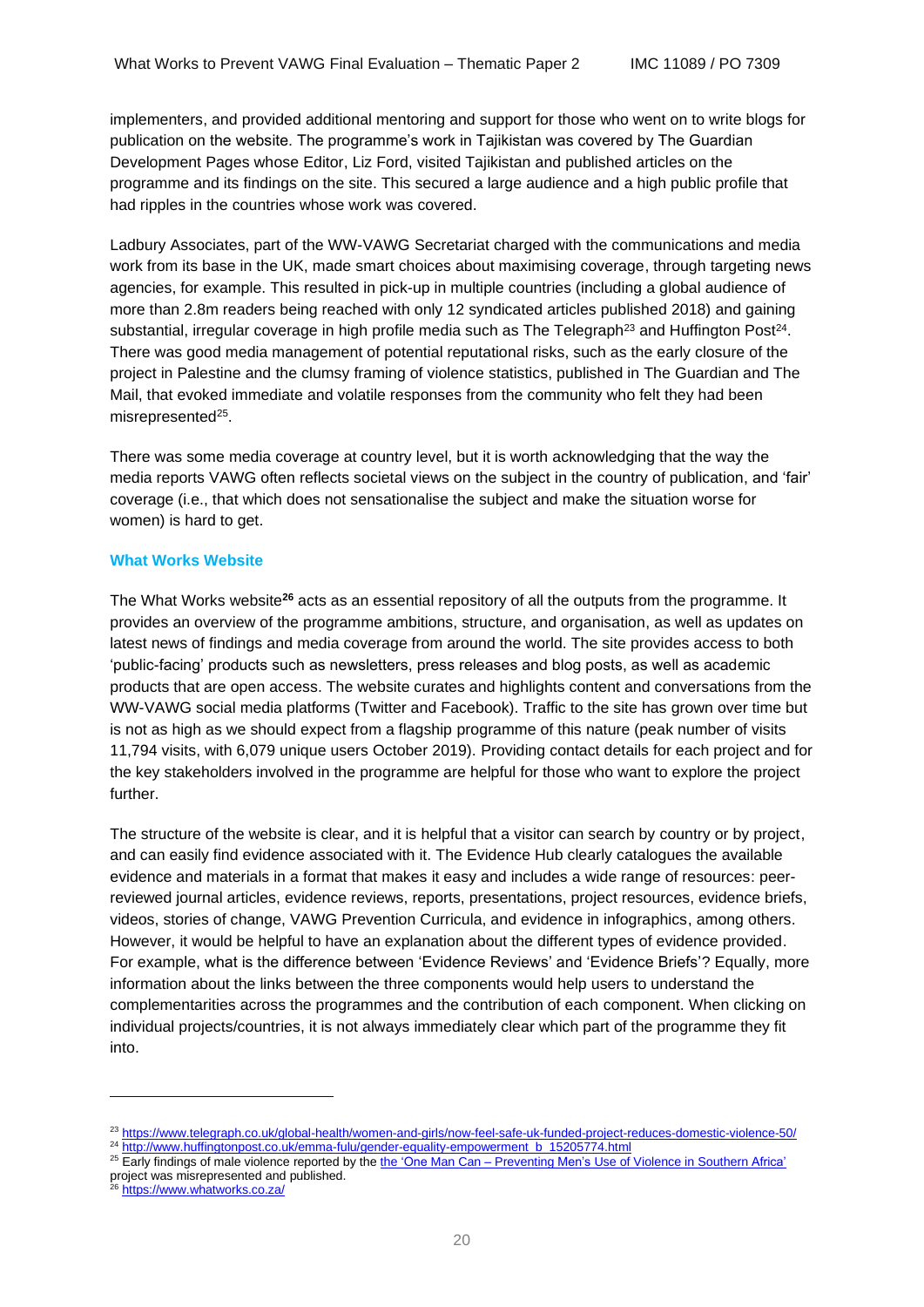The programme's presence on its digital platforms (Facebook and Twitter) were slow to start but gathered pace and confidence in publishing content. The digital work is managed by Ladbury Associates (who also oversee the media work) who reported to the Secretariat in SAMRC. The Twitter account (at time of writing) followed 499 accounts and was followed by 2,858 accounts. The account largely follows best practice principles, providing links and URLs for almost 74% of its content, but there has been limited strategic use of followers with only 2.5% of viable followers being mentioned in What Works tweets. This may partially explain the low engagement figures that have emerged, with few comments and conversations being seen on this platform. So, while the account regularly posts content, organic engagement with other accounts remains low. The account has a global audience, the majority of whom are located in the UK (690 accounts) followed by USA (231), Kenya (213), South Africa (147), and Nigeria (100). The account makes use of keywords and hashtags, and mentions other followers and stakeholders they are targeting. Hashtags and key words align with trends in VAWG and show an effort to engage in broader VAWG related topics and events. There has also been an effort to engage news agencies, such as SABC news in South Africa, but not enough use of strategic tools such as Twitter lists, which are powerful and good value for money, and under-use of WW-VAWG partners' digital profiles to amplify the messages and kickstart the global conversation. There was nervousness about DFID 'playing fast and loose on how they're claiming impact' from within the programme that may have influenced the low-key approach they took in managing the @WhatWorksVAWG twitter account.

#### **A diversity of communication products**

The programme produced an impressive diversity of products and was creative in the ways it packaged and communicated the findings. These included podcasts e.g. on the costs of violence (featured on Radio Miraya in April 2019<sup>27</sup>) and innovative packaging of research, including an exhibition of cartoons and graphic interpretations to aid anonymity and sensitivity in the communication of the South Sudan research. This was part of a roadshow that accompanied a series of launches of the study, including supporting outreach at a Commission on the Status of Women CSW event, and was shared extensively on social media. The series was lauded for depicting and communicating sensitive issues and the illustrator was nominated for an award for the artwork. Lively infographics were generated and used extensively on social media to explain the costings work. The programme produced a series of high-quality videos that were shown at events where the programme could not send people (for example, Tajikistan and Afghanistan projects were shared at CSW 62), and as alternative ways of packaging and publishing interventions for those who didn't have formal methods papers (such as VSO Nepal, Tearfund DRC, and HTAC Afghanistan). There were some good examples of building demand for evidence, including a 2.5 day workshop with civil society in South Sudan on how to use evidence as part of advocacy.

Challenges identified include how to frame technical research appropriately for non-technical audiences without over simplification or dilution of complexity. This was an issue at both project and programme levels – both for the programme as a whole and for specific projects within components. A second challenge was around packaging, i.e., how to satisfy policy audiences, who often want evidence that comes from their own context, when there are not WW-VAWG programmes in every country.

<sup>27</sup> <https://audioboom.com/posts/7231565-counting-the-costs-of-violence-against-women-and-girls>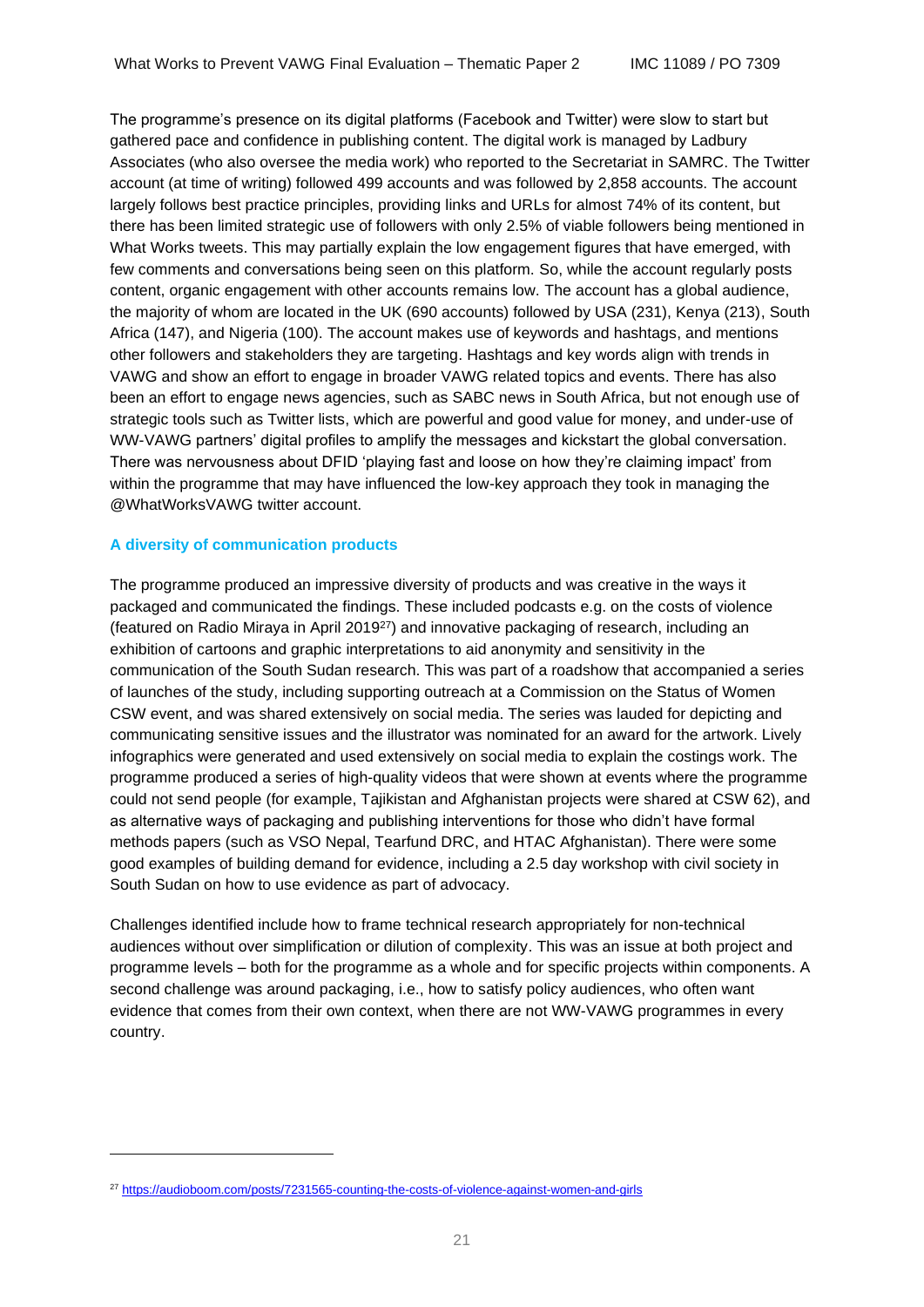## <span id="page-21-0"></span>**4.2 EXAMPLES OF RESEARCH UPTAKE AT COUNTRY-LEVEL**

Below we present some specific examples of RU at a country level, including in South Sudan, Ghana and South Africa.

### **4.2.1 FOCUS ON SOUTH SUDAN**

#### **What did the programme do?**

Component 2 effectively managed and staged a series of high-level events over a fortnight in November/December 2017 based on the 'No Safe Place Report'<sup>28</sup> under the theme 'Ending a Lifetime of Violence'. The campaign included a set of key events in three countries, and the activities, venues, and audience for dissemination of evidence were selected strategically. First, the report was launched at a Washington D.C. event on 29<sup>th</sup> November 2017. Dr Mary Ellsberg, the founding Director of the GWI, presented the study, and welcoming remarks were given by Thomas J LeBlanc, President of George Washington University. The event was attended by 120 researchers, policy-makers, donors, and practitioners, and IRC CEO David Miliband gave the keynote speech. First US Ambassador to South Sudan, Susan Page, and South Sudan activists, Valentino Achak Deng and Jehan Deng, sat on a discussion panel, alongside two representatives from the Component 2 consortium. The event was [live streamed](https://www.facebook.com/GlobalWomensInstitute/videos/1306459856149655/)<sup>29</sup> to more than 800 people. The team held meetings with key members of the Senate Foreign Relations Committee and USAID. The study was presented at the launch of the Gender Action for Peace and Security shadow report of the UK National Action Plan on Security Council Resolution 1325, and presentations were also made at the sixty-second session of the Commission on the Status of Women<sup>30</sup> in New York in March 2018, as well as during the UK Mission side event.

The report was launched in London the following week on 5<sup>th</sup> December. Lord Bates, Minister of State at DFID, made the keynote speech, in which he described the study as "ground-breaking" and reaffirmed DFID's commitment to funding research into what works to prevent GBV. The event was attended by over 70 academics, practitioners, and UK government staff. It was chaired by journalist Jane Merrick, and included DFID's Chief Research Advisor Charlotte Watts, South Sudan women's rights campaigner and activist Pamela Lomoro, and two representatives from the Component 2 consortium on the panel. An additional learning event was hosted by DFID in London on 8th December 2017 bringing together staff from DFID, the Foreign and Commonwealth Office (FCO), and the Ministry of Defence (MoD).

The following July, international staff travelled to South Sudan to collaborate with IRC and CARE's field staff on a week of in-country dissemination activities.

#### **What was the outcome (visible change)?**

Following the report there was:

• **Increased demand for evidence including** Chris Trott, UK Special Representative for Sudan and South Sudan and Head of Joint FCO/ DFID Sudan Unit, asked to be sent the full reports in advance of his participation in the South Sudan peace talks in Addis Ababa. And Lord Bates

<sup>&</sup>lt;sup>28</sup> <http://gbvresponders.org/wp-content/uploads/2017/11/What-Works-South-Sudan-Full-Report.pdf>

<sup>29</sup> <https://www.facebook.com/GlobalWomensInstitute/videos/1306459856149655/>

<sup>30</sup> <https://www.unwomen.org/en/csw>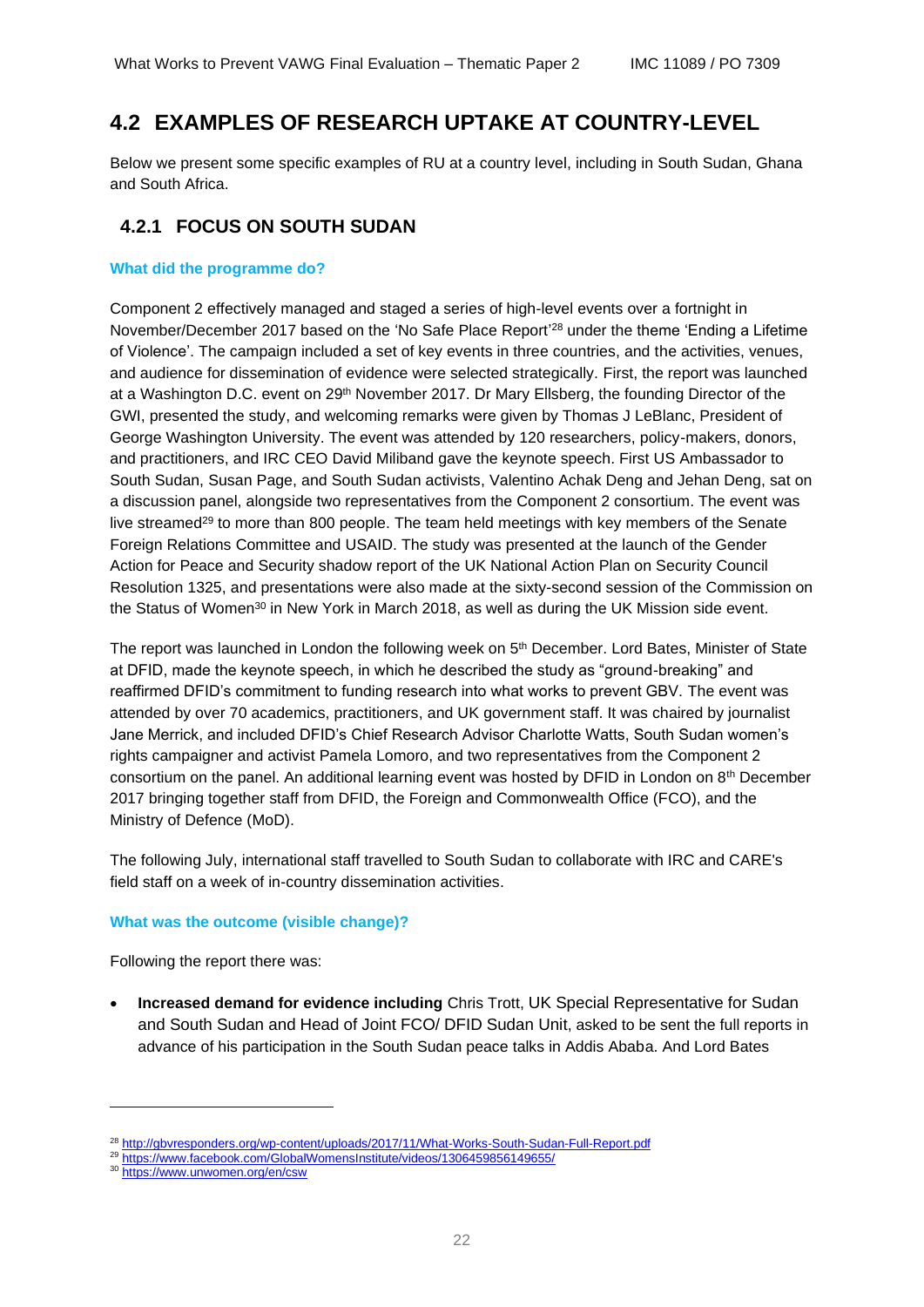called on the Commonwealth Summit to use what he called "innovative and cutting edge" evidence in their response.

- **Policy influencing,**<sup>31</sup> including: inclusion in a speech by Sir Mark Lowcock (UN Under-Secretary-General for Humanitarian Affairs and Emergency Relief Coordinator and the Head of the UN Office for the Coordination of Humanitarian Affairs) to the UN Security Council, and a House of Commons response. The study was referenced in both houses of UK parliament, and by politicians from all three major UK political parties.
- **Influencing discourse, including**: The DFID Minister Harriett Baldwin referred to the study in response to a question in the House of Commons, and the Global Women's Institute presented preliminary findings at the SVRI forum in September 2017.
- **Procedural changes:** possible incorporation of WW-VAWG research findings and learning into the Gender Based Violence Area of Responsibility's forthcoming GBV Minimum Standards, which is intended to provide the humanitarian field with a set of inter-agency standards that can be applied to core areas of humanitarian VAWG programming.

Andrew Long, Counsellor, International Development, UK Mission to the EU (formerly head of Social Development profession at DFID) said the study was: "*One of the best examples of co-created research I've seen that was tailored to meet the needs of DFID as a specific policy audience. I haven't seen the ground shake and move but you don't expect that at this stage. What we did see is that they were listening and they tailored the research to be meaningful to us in a very practical and immediate way."* 

The C3 study on economic costs, led by the University of Galway's partner organisation Tango Consult, was used as one of the basic reference documents in the Anti GBV Bill. The Bill is the product of a report of a comprehensive review study by the Ministry of Gender, Child and Social Welfare (MoGCSW) in collaboration with the, Ministry of Justice (MOJ) and Judiciary of South Sudan (JOSS). Its preparation was announced by the Minister in the C3 dissemination meeting in April 2019 and was finalized in December 2019. It has not yet been enacted, as the government has been otherwise engaged in efforts to reach agreement on forming a new government. The new government and Cabinet was appointed on 12th March 2020 with the new Ministers appointed for both the Ministry of Gender, Child and Social Welfare and Ministry of Justice and Constitutional Affairs. The New Minister of Justice is former Deputy Chief Justice who was former Deputy Justice and has good understanding of the importance of get the Anti-GBV Bill enacted. "*There is optimism that there will be movement on the Bill next few months"* says Peter Edopu, Executive Director of Tango Consult, who has provided inputs to the drafting of the bill and has been involved in organising local stakeholder consultations.

#### **Analysis of the visible outcomes**

Reasons for visibility and uptake include rigorous quality control of the research outputs including extensive review process involving programme specialists and academics from within the C2 consortium, the South Sudan Technical Advisory Group, and the WW-VAWG IAB.

#### **Impact of research context**

The study was 'the first of its kind' to take place in a fragile and complex setting. Its positive reception can be partly explained because of the complexity and fragility of the context in which the project managed to gather data, and because of the quality and utility of the results. And it breaks new ground

<sup>&</sup>lt;sup>31</sup> This broad heading includes changes in the content of policies including strategy papers, legislation and budgets as well as uptake in policy statements/advisory notes that inform policy debates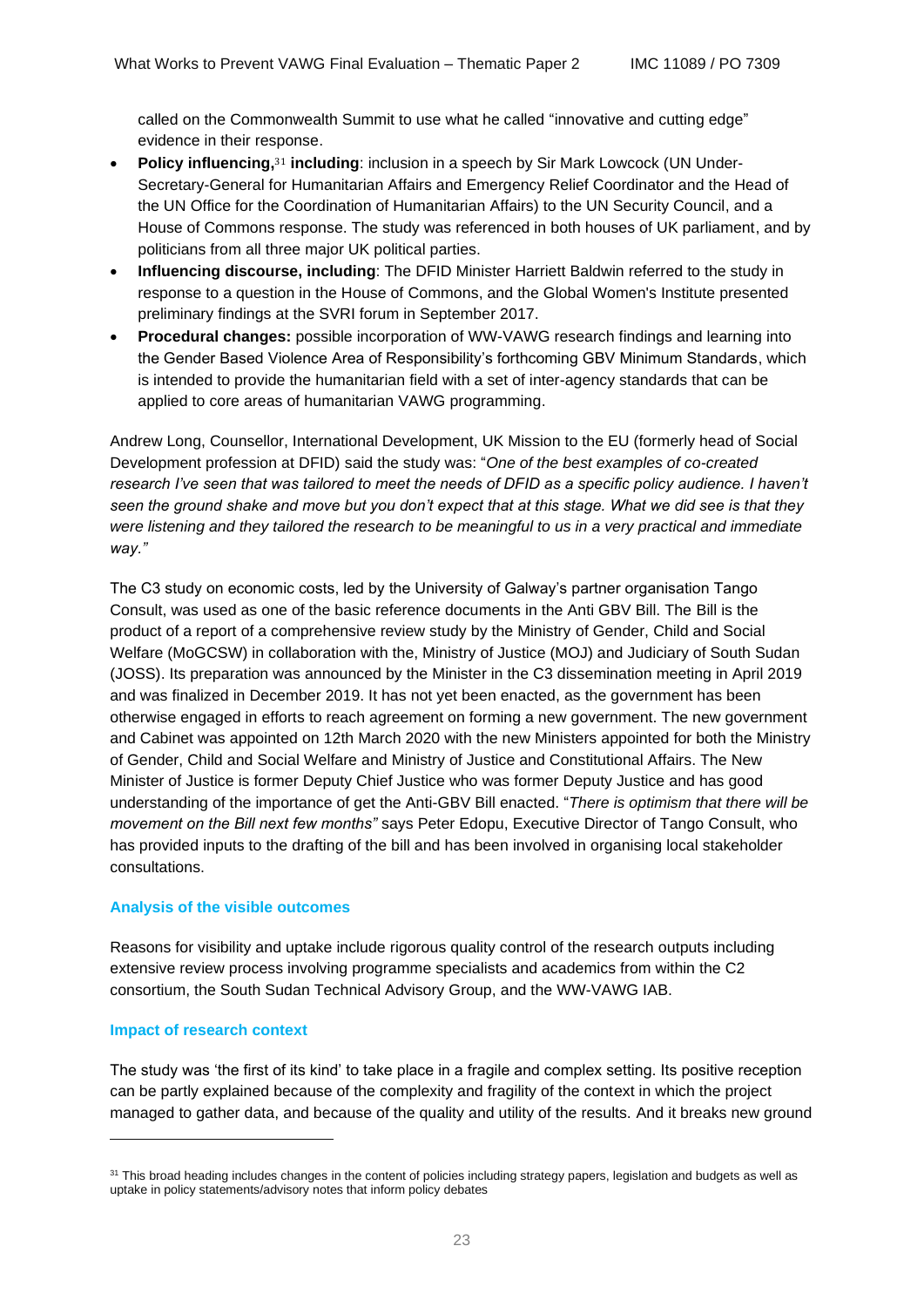*"As the first stand-alone VAWG population-based survey in an active conflict context, there is no question about the value of the study to the field",* says Diana Arango, Senior GBV and gender specialist at the World Bank. A number of those involved in the data collection noted that **"**The quality was of a very high standard and the lead researchers refused to compromise on this" (Interview conducted in January 2020). Interviews with IRC staff in-country highlight that, at least in part, success was down to the amount of time devoted to working with the data collectors, ensuring they were equipped with the tools and right approach to work on VAWG. C2 used a survey, and then qualitative methods, which allowed not just for prevalence data to emerge, but also a clear understanding of the 'why' of VAWG, in each context. The data - 2725 quantitative interviews, 18 individual qualitative interviews, 29 FGDs, and 30 KIIs - have been cleaned, anonymised and made available in open data repositories .

The study was communicated to the development community in South Sudan during a week-long series of events organised by IRC and CARE in July 2018. The **community working in South Sudan is close-knit,** and whilst turnover is rapid, the key decision-makers are based in Juba, and are in close contact with each other. The series of workshops included one that was hosted by DFID, which was well attended and reached more than half of the target audience based in the country in a short period of time.

#### **Politically Savvy Implementation Organisations**

Organisations involved in the research in the country, including government representatives at both local and national levels, received a 1GB flash drive containing all the findings and recommendations, which they were encouraged to use in their own programming. The organisations involved in the launch (IRC, GWI, CARE) are all 'policy savvy' institutions, with 'missions to influence' and corresponding established procedures that invest heavily and early in the research cycle to engage with policymakers and practitioners. They used their institutional contacts and bases in the USA to target influential policy targets and to get big names to act as messengers and champions for the report e.g. Miliband made the keynote speech at the launch of the 'No Safe Place' report; Lord Bates, Minister of State at the Department for International Development made the keynote speech at the launch of 'No Safe Place' in London; Chris Trott, UK Special Representative for Sudan and South Sudan and Head of DFID/FCO Sudan Unit chaired the internal WW-DFID learning event etc.

The study was **presented in multiple venues**, including:

- The GBV Sub-Cluster in South Sudan
- Key members of the Senate Foreign Relations Committee
- Large number of diverse conferences and workshops including SVRI (2017);
- Informal discussions with the US Ambassador to South Sudan on how to implement the recommendations;
- Presentation to International Population Conference;
- Launch of the Gender Action for Peace and Security shadow report;
- Presentation to Protracted Conflict, Aid and Development conference in London;
- UK Embassy Roundtable in Copenhagen and (
- Shared at a World Bank event entitled 'No Safe Space: Gender and Violence in Conflict Affected Humanitarian Settings' - attended by a diverse audience including local and international NGOs;
- In various CSW sessions hosted by the GAGE Consortium and Irish Aid;
- DFID Humanitarian Advisors professional development conference in Sept 2018;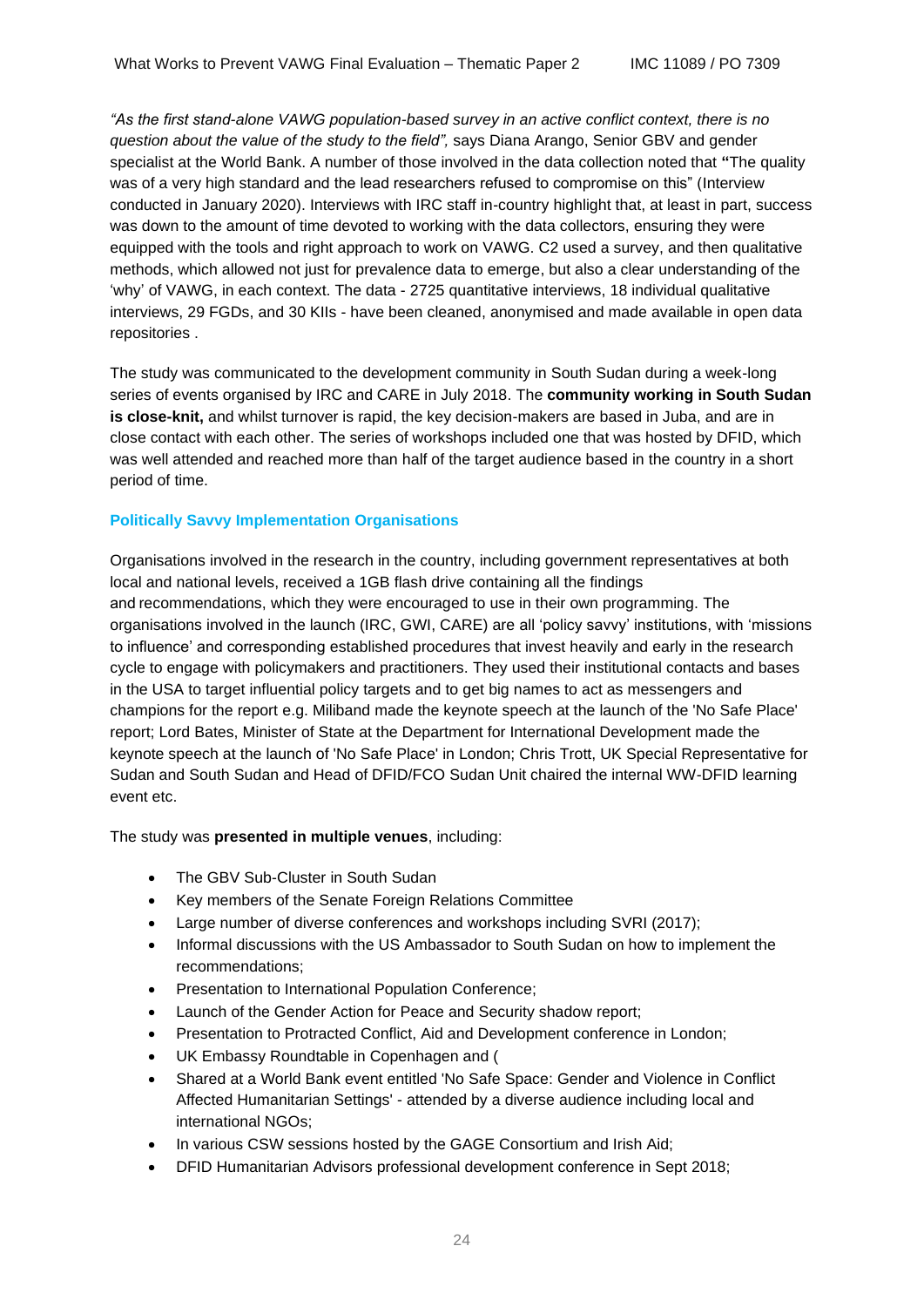- A one-day workshop at USAID on how to better measure SEA in relief and development contexts.
- A capacity development workshop was conducted in Juba with over 30 participants from women's rights organisations, NGOs, INGOs, donor and UN agencies, and representatives from the South Sudan Ministry of Gender, Child and Social Welfare. The briefing was also sent to the US Ambassador to the UN Nikki Haley, with a focus on adolescent girls in South Sudan.

Where they hosted their own events, the programme **kept costs down** by using consortium partners' existing infrastructure and saving on venue hire and transport. The programme effectively targeted high-level stakeholders and used a wide range of strategic tools to generate visibility and traction with their work.

They produced a **range of different outputs that had been tailored for different audiences**, including a summary report and policy brief and innovative cartoons and a series of manuals and toolkits to provide academic and practitioner communities with detailed guidance on how to conduct and disseminate safe and ethical research, monitoring, and evaluation on GBV in refugee and conflictaffected settings, including the Gender-Based Violence Research, Monitoring, and Evaluation with Refugee and Conflict-Affected Populations Manual and the Research to Action Toolkit. The teams did rigorous pre-testing with practitioners to make sure that the outputs responded to the interests and major concerns of this audience, and were tailored to be 'fit for purpose'. This was followed by active dissemination through practitioner networks.

Strategic use of media, including digital platforms, and being responsive to media opportunities (facilitated by dedicated time given to the project by the host organisations' media departments). The London event was tweeted by the UK Parliamentary Group for Sudan and South Sudan,<sup>32</sup> with a link to the report, which gained traction in a number of high profile media outlets throughout 2018.

## **4.2.2 FOCUS ON SOUTH AFRICA**

### **What did the programme do?**

The programme was involved in the planning and organising of the National Gender-based Violence and Femicide Summit (GBVFS)<sup>33</sup> which was called by the South Africa President Cyril Ramaphosa in 2018, and WW-VAWG evidence informed the President's speech. <sup>34</sup> One of the resolutions from the summit was to establish a GBV and Femicide Council, which led the development of a National Strategic Plan<sup>35</sup> and this was drafted using WW-VAWG evidence to shape the prevention pillar.

The following year, the WW-VAWG Consortium Director led the drafting of the ZAR1.6 billion (£82 million) emergency fund, announced by the President in Parliament<sup>36</sup> on 18<sup>th</sup> September 2019, to fight GBV in the country. One of the priorities for the fund is the national roll out the VAWG prevention interventions to 44 out of 52 districts, which should include Stepping Stones-Creating Futures. A key informant interviewed by the IE Team, Dr Chandre Gould from the Institute for Security Studies (ISS), noted that *"there is an enormously important 'policy moment' happening in South* 

- <sup>35</sup> <https://www.gov.za/documents/national-gender-based-violence-and-femicide-strategic-plan-draft-12-aug-2019-0000>
- <sup>36</sup> [http://www.thepresidency.gov.za/speeches/address-president-cyril-ramaphosa-joint-sitting-parliament-crisis-violence-south](http://www.thepresidency.gov.za/speeches/address-president-cyril-ramaphosa-joint-sitting-parliament-crisis-violence-south-africa%2C)[africa%2C](http://www.thepresidency.gov.za/speeches/address-president-cyril-ramaphosa-joint-sitting-parliament-crisis-violence-south-africa%2C)

<sup>32</sup> <https://twitter.com/APPGSudans/status/938115014187208704>

<sup>33</sup> <https://www.gov.za/nationalgendersummit>

<sup>34</sup> [http://www.thepresidency.gov.za/newsletters/address-president-cyril-ramaphosa-presidential-summit-gender-based-violence](http://www.thepresidency.gov.za/newsletters/address-president-cyril-ramaphosa-presidential-summit-gender-based-violence-and-femicide)[and-femicide](http://www.thepresidency.gov.za/newsletters/address-president-cyril-ramaphosa-presidential-summit-gender-based-violence-and-femicide)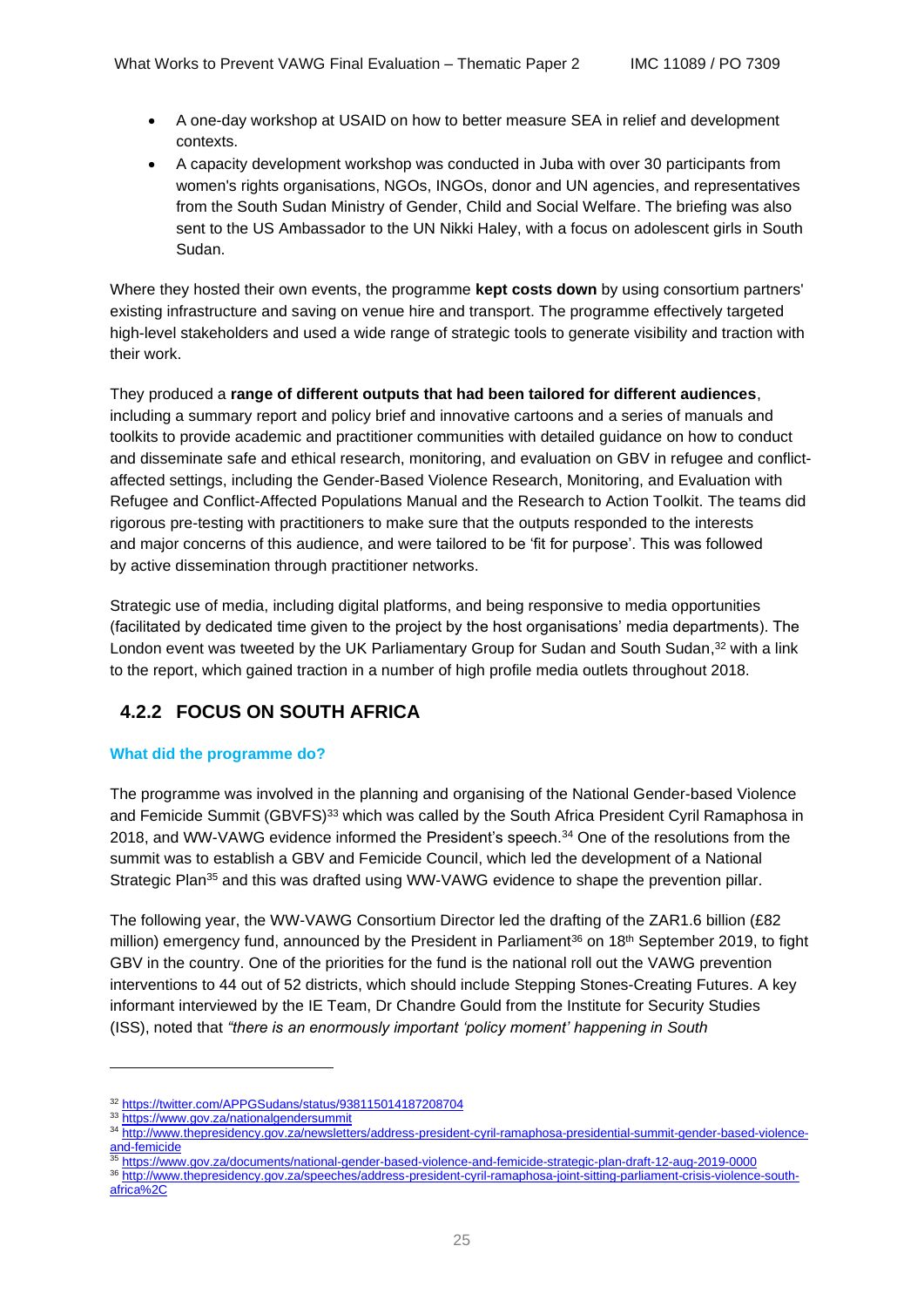*Africa currently. What Works are very present in the conversation and are driving it hard with evidence"* (RUPR, March 2019).

The programme has managed to seize the moment, especially around accepting positions on task forces, technical groups, advisory committees and other standing instruments of government where policies get framed and the machinery of change begins. For example, Professor Jewkes, as a member of the technical team for the National Young Women and Adolescents Campaign, developed the ToC for the national campaign and drafted the plan related to GBV prevention. The campaign document referenced WW-VAWG Evidence Reviews 2 and 3.

#### **What was the result?**

The programme secretariat's base, in the SAMRC in Pretoria, plays a big role in its ability to influence. Those involved in the secretariat and the two projects have deep knowledge of both the political and development context for VAWG prevention in the country. Many of them have a solid track record of working in the sector in South Africa – and therefore know the community of practice that includes activists, policymakers and academics – and are 'on the doorstep' of those they are seeking to influence, so can respond quickly and efficiently to opportunities that present themselves.

Many of the team wear two hats: they are both academics and activists, and can therefore understand what is needed by actors on both sides in order to make progress. It has been pragmatic about having neither the time nor resources to change everything, and have prioritised opportunities that allow them to propose solutions that are context specific, home-grown, and evidence-based. They also have the resources and support of the secretariat. This 'granular and practical' approach has been extremely effective.

They recognised the challenges and limitations – as well as the upscaling potential – of working with government. In South Africa, of the majority of social welfare processes are provided by NGOs. Budgets are under enormous pressure and the economy has slowed to the point of recession. As such, the state is very unlikely to have new budget lines for AVWG prevention programmes, and creative ways will need to be found to both argue why and then identify how to integrate prevention interventions into mainstream programmes at their own expense. There is a 'missing middle' in government capacity to access, understand, and use evidence, and current mechanisms do not adequately recognise or resolve this issue.

The programme is very aware that change is rarely brought about by a single research study or an individual institution. It has been careful to work in concert with and in support of a broader coalition for change. They made full use of the progress being made across the country – by the SA Violence Prevention Forum (VPF) and civil society groups, for example – and used their role as 'the providers of evidence' to negotiate seats at important tables. *"We have helped others to understand and use the language of evidence"*, says Nwabisa Shai. "*We use the examples of the What Works programme to explain the idea of 'an evidence base' and we make that accessible to those who would not normally know what we were talking about*" (KAI).

The programme 'behaved like advocates,' with evidence replacing the usual campaigning messages. This included sending SAMRC and What Works colleagues to a big South Africa conference on GBV and femicide that clashed with the final WW-VAWG conference in Nepal, responding positively to a request for advice from the President who was himself responding to public anger over VAWG, and building relationships and working in concert with some of the members the VPF who generally oversee budgets on national GBV programming.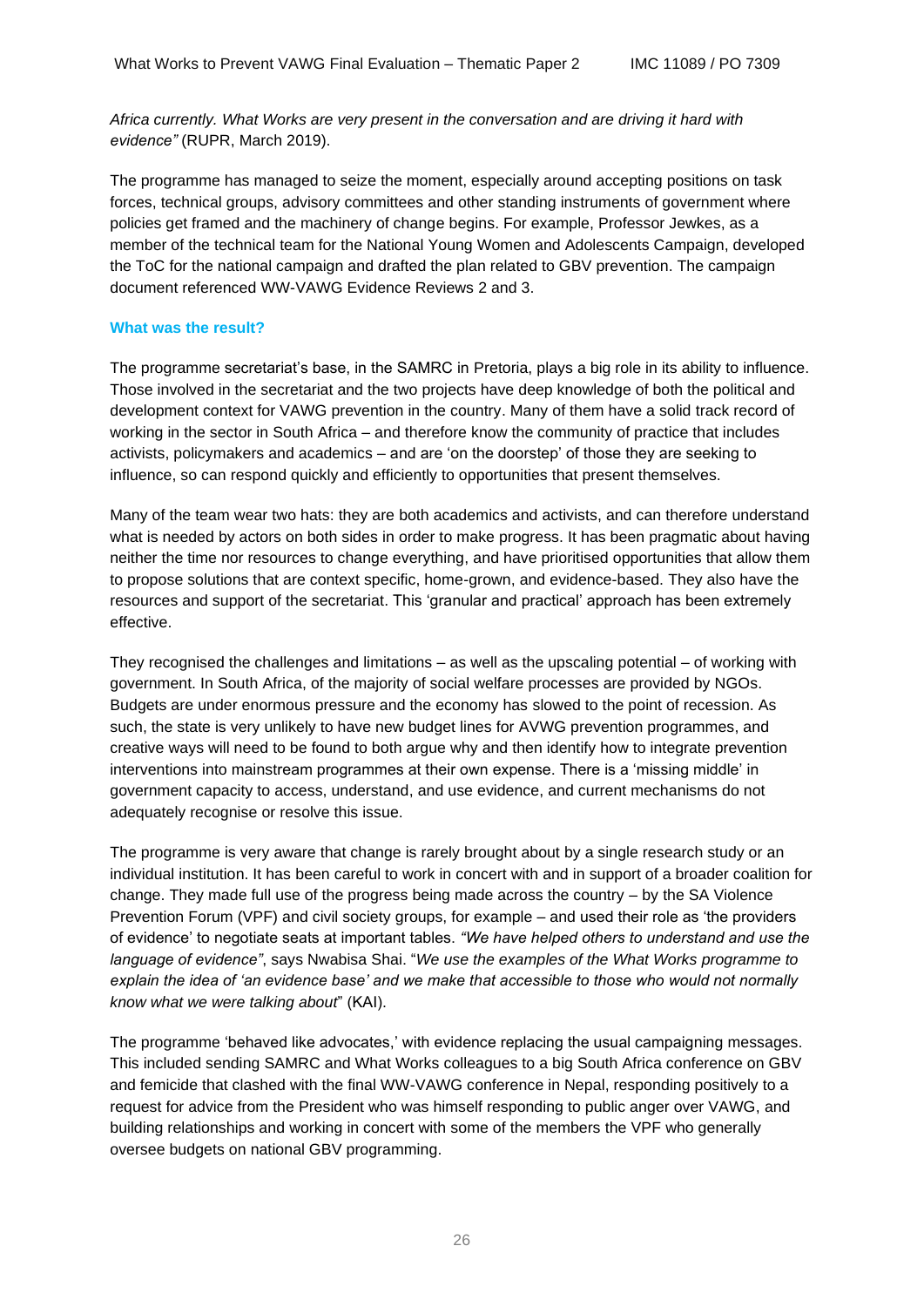### **4.2.3 FOCUS ON GHANA**

#### **What did the programme do?**

There were two projects carried out in Ghana. C1 was an evaluation of the COMBAT<sup>37</sup> project that was designed and implemented by the Gender Studies and Human Rights Documentation Centre<sup>38</sup> and evaluated by the University of Ghana School of Public Health<sup>39</sup>.

A separate costings study was carried out as part of C3 with IPSOS MORI responsible for training, sampling and data collection and University of Ghana ISSER doing the QA and primary analysis of the work.

#### **What was the result?**

The Domestic Violence Coalition (DVC), an association made up of civil society representatives and individuals which includes member of the Ghanaian diaspora, was granted an in-person roundtable meeting with the President of the Republic of Ghana, Excellency Nana Addo Dankwa Akufo-Addo, on the 2<sup>nd</sup> August 2019. Others at the meeting included high-ranking officials from the Ministry of Works, Ministry of Education, Bank of Ghana and the President's Gender advisor. A specific demand was made to increase funding and establish a minimum annual investment to the government's Domestic Violence Fund in a letter sent at the same time by the DVC, citing evidence from the C3 study. After the meeting, the Gender Advisor was designated to work with the Coalition to follow up on commitments made. In January, she got back in touch to say that a range of major private sector companies had pledged financial commitments for supporting GBV initiatives in the country. The DVC were arranging to meet to get clarity on the terms of this support, and to confirm how concrete were the commitments.

A seminar with the African Development Bank (ADB) was applauded for building the capacity of staff by providing new knowledge and perspective on integrating the macro impacts of VAWG into existing macro policy modelling. A senior economist of the ADB Macro Policy Unit said: "*The presentation by Dr Nata Duvvury was very timely as it came right before the Gender Global Summit (25-27 November 2019) held in Kigali."*

The C3 study has been used and cited in a nationwide survey and advocacy project led by EAA Media Productions called 'Schools, Sex, Safety,' which is run in partnership with UNFPA and other local partners. This project drew heavily on the WW-VAWG study to design their nationwide survey, and its findings will be woven into the media campaign and included in the Media Summit.

WW-VAWG studies are systematically used by members of the DVC and the quality of the evaluation work is highly regarded, being cited by some as giving the community of dedicated advocates and campaigners the evidence they were lacking to push for change. "*People are sceptical about qualitative work. people like numbers. With advocacy on COMBAT work I've been in the field and seen it; I've talked to people who have been positively affected by it. We now can put a value on it (because of the evaluation). We can say what is the value for money for prevention with confidence, and the media and policymakers, as well as ordinary people like that"* says Professor Akosua

<sup>&</sup>lt;sup>37</sup> Tackling the Pervasive Social Issue of VAWG: Using Community-based Action Teams to Prevent Violence against Women [and Girls](https://www.whatworks.co.za/global-programme-projects/gender-centre-ghana) <https://www.whatworks.co.za/global-programme-projects/gender-centre-ghana>

<sup>38</sup> [http://gendercentreghana.org](http://gendercentreghana.org/)

<sup>39</sup> [http://publichealth.ug.edu.gh](http://publichealth.ug.edu.gh/)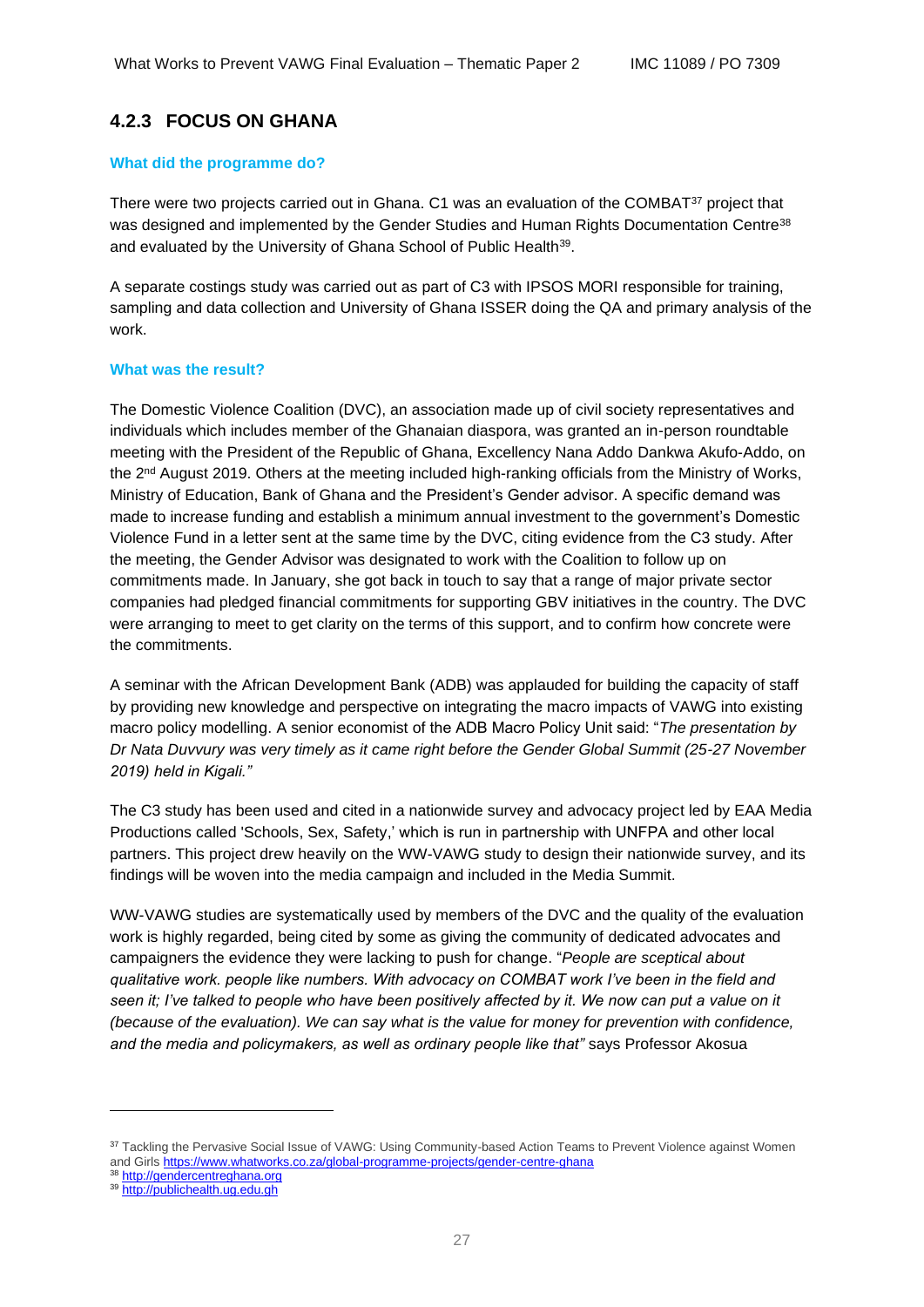Darkwah, Associate Professor and Head, Department of Sociology, University of Ghana and member of the DVC.

#### **Why did the change happen?**

There have been positive signs that both projects have been recognised as important, positive and robust and have stimulated demand for conversations based on the evidence and supported ongoing advocacy around e.g. domestic violence legislation.

Four specific challenges have been offered as explanations of the limited uptake and utilization of WW-VAWG evidence in Ghana. First, there is a 'misalignment' of evidence supply and evidence need (that limits uptake of the COMBAT evaluation evidence). There is no DFID VAWG/GBV sector programming, and so the findings from the COMBAT, though positive and compelling, are not tailored specifically to speak to their health and education sector programmes. Otherwise, the programme would need to target others working on relevant programming – such as the UNFPA with its focus on family planning, maternal health and sexual and gender-based violence – for uptake to happen.

DFID see potential in the C3 work on costings and would have liked to see more efforts by the programme to link the study to the scandal on sexual harassment that hit the national headlines in 2018<sup>40</sup>. They recognise that such stakeholder engagement activities would probably have been outside of the scope and budget of the researchers. When asked, the national researchers said that they could not easily speak to this issue with authority with the research that had been undertaken. This apparent 'mismatch' is typical of the conundrum facing programmes of this type. It is only resolvable when there is sufficient time allowed for solid relationships to be built between researchers and those who want/ need evidence.

Second, there is a 'missing middle' at the heart of government that limits their capacity and appetite to understand and use evidence (in this and other sectors)<sup>41</sup>. DFID can support this: "The Gender Equality Working Group (co-chaired by DFID with the Canadians) has been discussing how to provide technical assistance to help the government to strengthen the capacity to work in this area, in order to help scale up." The DFID office, and specific individuals within it, have played an active role in facilitating visibility and uptake of the findings in government. But 2020 is election year, and this brings additional challenges to following through on promises already made.

Third, an impediment to wider uptake via the media relates to the appetite and capacity of the media to report issues around VAWG. *"The reality is that more and more media – with crunched numbers, fewer skilled journalists and more interns – have the time (or will take the time) to read through the research findings and reports"* says experienced journalist and media trainer Esther Armah<sup>42</sup>. "*I would say that an impediment to the reporting of the What Works programme is its presentation. It is not media friendly, unwieldy, and just too long. It is sent in too academic a format – it needs to be broken down in a way a journalist in Ghana can engage the story easily and report it. Without that kind of change, you limit its reporting possibilities."*

Fourth, the potential of Southern partners to use their position, reputation and leverage in the national 'evidence ecosystem' to influence policy, was sometimes fully acknowledged and used, but not in all cases. This was sometimes the result of contractual limitations, and was felt more keenly by some teams than others.

<sup>40</sup> KAI with DFID economic, social development and health advisors January 2020

<sup>41</sup> KAI SDA DFID

<sup>42</sup> KAI with Esther Armah, EAA Media Productions <https://www.earmah.com/>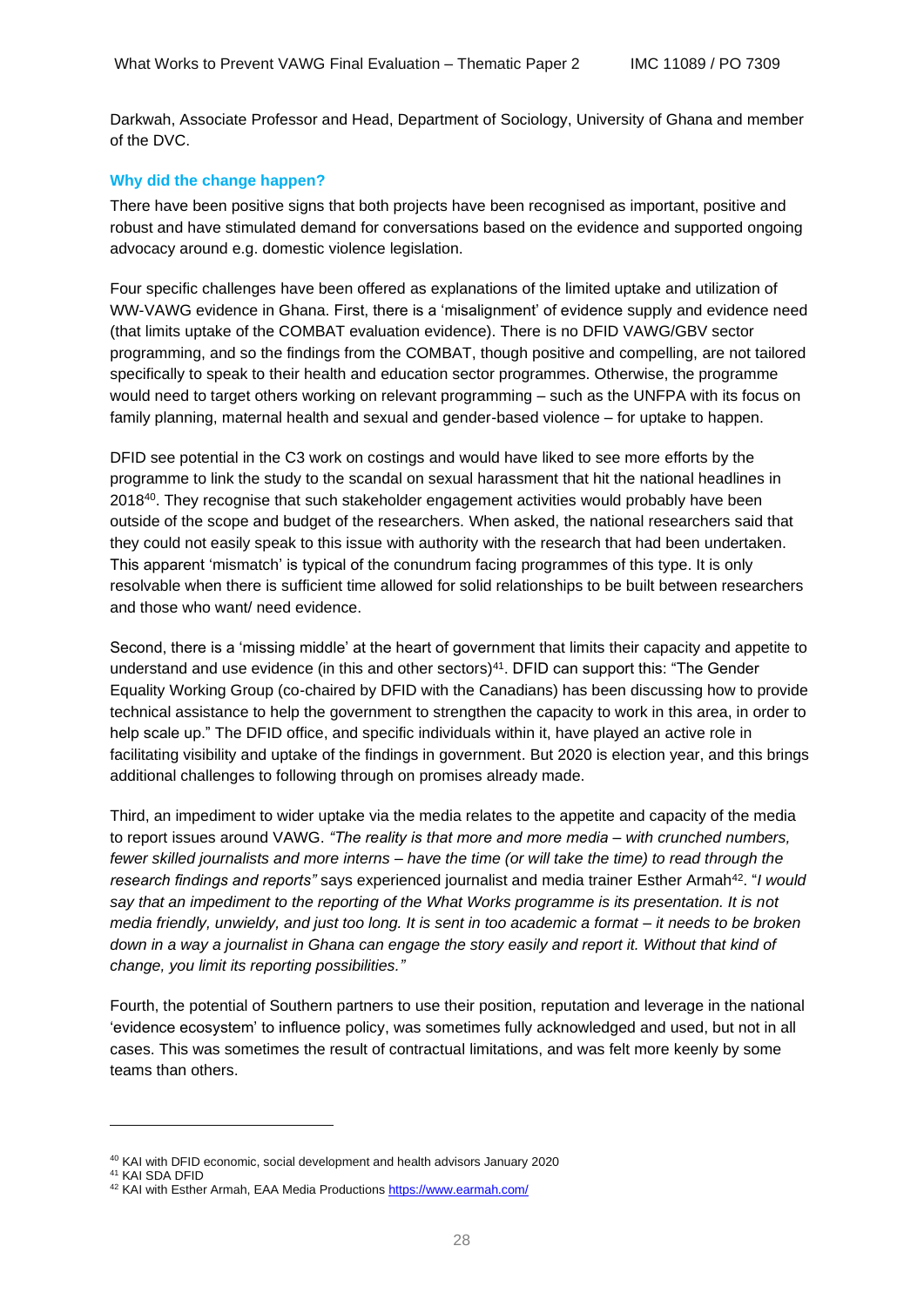# <span id="page-28-0"></span>**5 LESSONS LEARNED AND RECOMMENDATIONS**

The growing bank of literature on how evidence informs policy and practices instructs us that positive outcomes can be achieved for a number of reasons. This can be due to the strength of the evidence or the changing context, or can be a result of purposeful contributions of the programmes working to make the change. Within these seemingly simple categories, there are complexities. Effective communication of research findings is necessary, but alone is not sufficient for research uptake. Equally, policy and practice decisions can be influenced in the absence of robust evidence.

For example, strong evidence in South Sudan made immediate ripples, influenced discourse, built demand for evidence, and has contributed to influencing practice. But strong and positive evaluation evidence generated elsewhere did not have an equally receptive audience, despite what was often a similar tactical approach to engagement and building visibility. Equally, funding for replication happened in Kenya before WW-VAWG evidence had been published – and despite the RCT approach being unable to detect change<sup>43</sup>.It is often difficult to determine the links between research and influencing activities and subsequent changes in policy. Policy change is highly complex, and is often ill-suited to 'linear' or 'rational' models. More commonly, policy processes are shaped by a multitude of interacting forces and actors – each with their own dynamic and interests. RU and policy influencing involves political and sometimes highly contested processes and policymakers may not accept claims that their decisions can be attributed to the influence of another actor. Even where the progamme may have done 'all the right things' (targeting the right people, packaging and re-purposing evidence to suit the audience, engaging at the right time in the right place etc.), the desired outcome may not be reached for many different reasons. For example, in Pakistan where the evidence was compelling and the uptake activities were sound, Ministers keep changing. This made it difficult to get meaningful traction in policy discussions. In other examples, changes in political economy have sometimes made decisionmakers more receptive to hearing evidence. For example, because of the politicisation of VAWG in South Africa, the programme was able to engage more easily. And because of the rise of the #MeToo movement that triggered a global conversation, it could be argued that the media were more receptive to stories on VAWG prevention.

It is likely that the legacy of WW-VAWG will be more profound than current impact evidence suggests. The 'long tail' of innovative partnerships between researchers and implementing agencies, for example, which have started to show themselves in adapted procedures (such as VSO Nepal commissioning and using evidence more systematically in their programmes, researchers modifying their approach to designing RCTs to 'better listen' to implementers at the outset etc.), is likely to show visible returns at a later stage. Instances where demand for 'more information' or rhetorical pledges 'to act' look promising but may, or may not, bear fruit.

This thematic paper has brought together key evidence and learning from the WW-VAWG programme on RU, emerging from this are key lessons learnt and recommendations for the next phase of programming.

## <span id="page-28-1"></span>**5.1 LESSONS LEARNED**

**1. Research Uptake is more than a strategy: it is a 'way of doing research' that optimizes impact.**

<sup>&</sup>lt;sup>43</sup> We note that a more mixed and qualitative method is needed to verify the findings as they do not reflect the experience of the implementers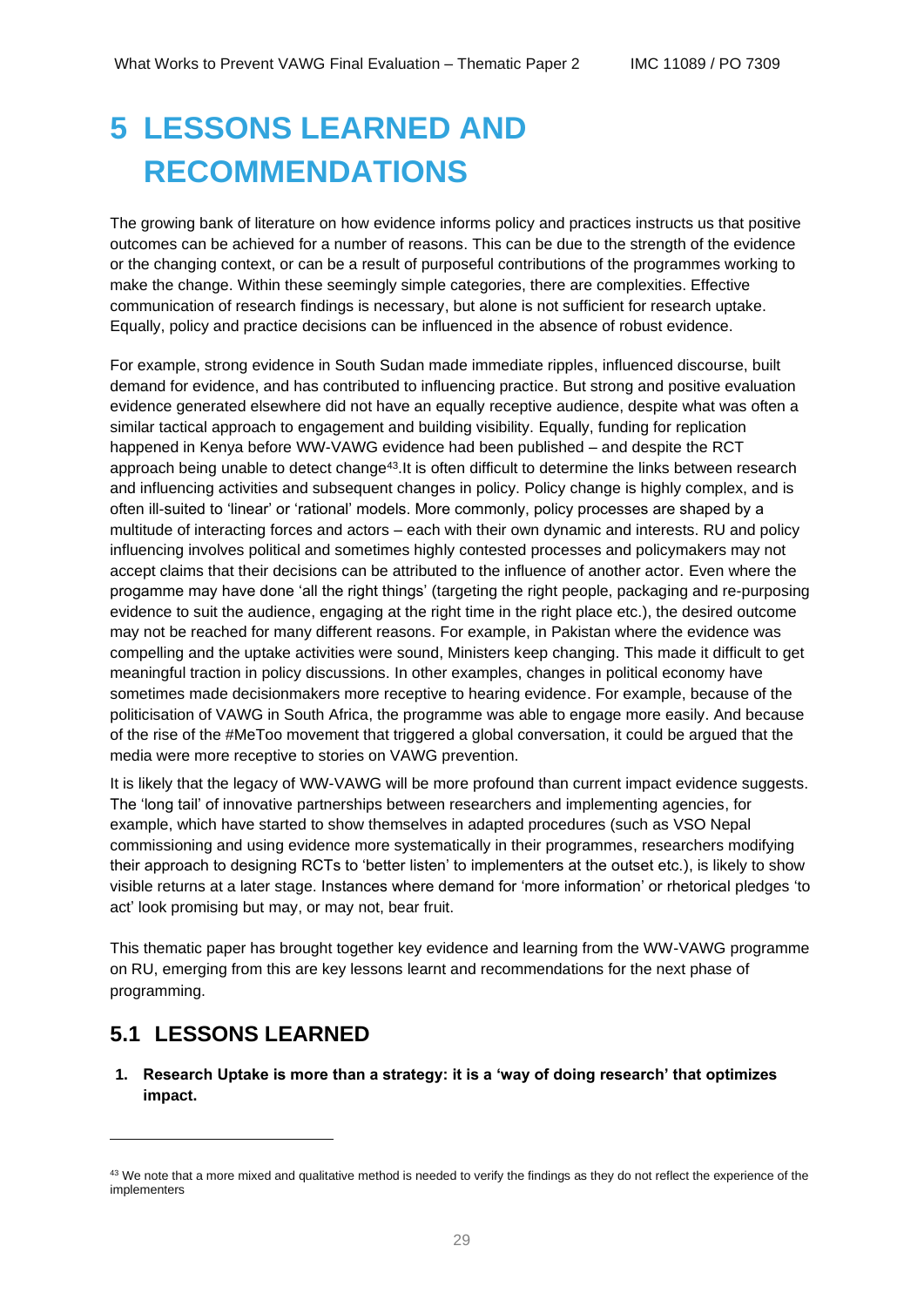- This should be 'embedded in the DNA' of those charged with managing the programme and enshrined in an RU Strategy that is a living document that is co-created by more than management, and is owned by all partners. An essential part of this is more rigorous and nuanced reflection and reporting of progress against the strategy (vs the Logframe only). This would have helped to catalyse conversations around influence opportunities, gaps, and the identification of who across the consortium was best placed to engage with which stakeholder groups around which topics. The outcome of such conversations might have generated a clearer articulation of how the programme prioritised influencing opportunities – both to the donor and across the programme to some who felt constrained and without a clear mandate to speak publicly.
- The established status and experience of those involved in delivering any programme are 'reputational assets' whose value is often underestimated. These advance the chances of uptake in the short lifespan of programmes.
- A clear understanding of RU and what is required to maximise impact is needed at the highest level from the outset. This is needed in order to set the vision and design the processes necessary to build both ownership and capacity to deliver across the programme. Everyone who works in the programme needs to be supported to share this overarching vision, and to own it. Supporting people to achieve capacity in this area costs money but will deliver returns in the programme's overall impact.

#### **2. There are no silver bullets to achieve uptake, and much of it depends on context**

- Purposeful engagement and uptake is most likely to deliver results where there is appetite and capacity to use evidence, a political will for change, robust evidence that meets users' needs, and a strategic approach to communicating with those who can affect change. A strategy that is flexible enough to respond to opportunities when they emerge, will optimise impact.
- All programme actors (researchers, implementers, associates etc.) should be mandated and supported to pursue uptake activities in their own contexts. Their activities should be framed by the parameters and ambitions set in the RU strategy (which they will have helped to build and own) and underpinned by a set of evidence and messages that have been agreed by the programme. This optimises the reach and reputation of partners, many of whom will be established players in the sector with a wide and established constituency that is ready and primed to be influenced because they already know and trust the messenger.
- Tensions exist between approaches to engagement, including 'shallow vs deep', planned vs opportunistic, and centralised planning vs decentralised 'let all flowers bloom' approaches. These need to be managed throughout the evolution of the programme, and clear criteria and processes need to be designed and communicated across the programme to explain and endorse the choices.
- For many reasons because of what they already know, their normative views, their profession, their contexts etc.– evidence does not influence all people the same way, at the same time, or to the same degree. Active monitoring of what research uptake activities are being carried out, and with what results, should be fed back into the programme with regular 'sensemaking' sessions to work out what is working and not working. Programme adaptations should be made on the basis of this collective analysis.
- Presence of many of 'the right ingredients' for uptake does not guarantee desired outcomes in terms policy improvements, increased investment etc., if the broader political context (e.g., donor priority country) is absent. "The region is not interesting for donors and there is very little the programme can do to influence that broader political context" (International Alert). There is also the assumption, in targeting governments, that they have the capacity for replication at scale. But this is often absent. There is a 'missing middle' in government where there is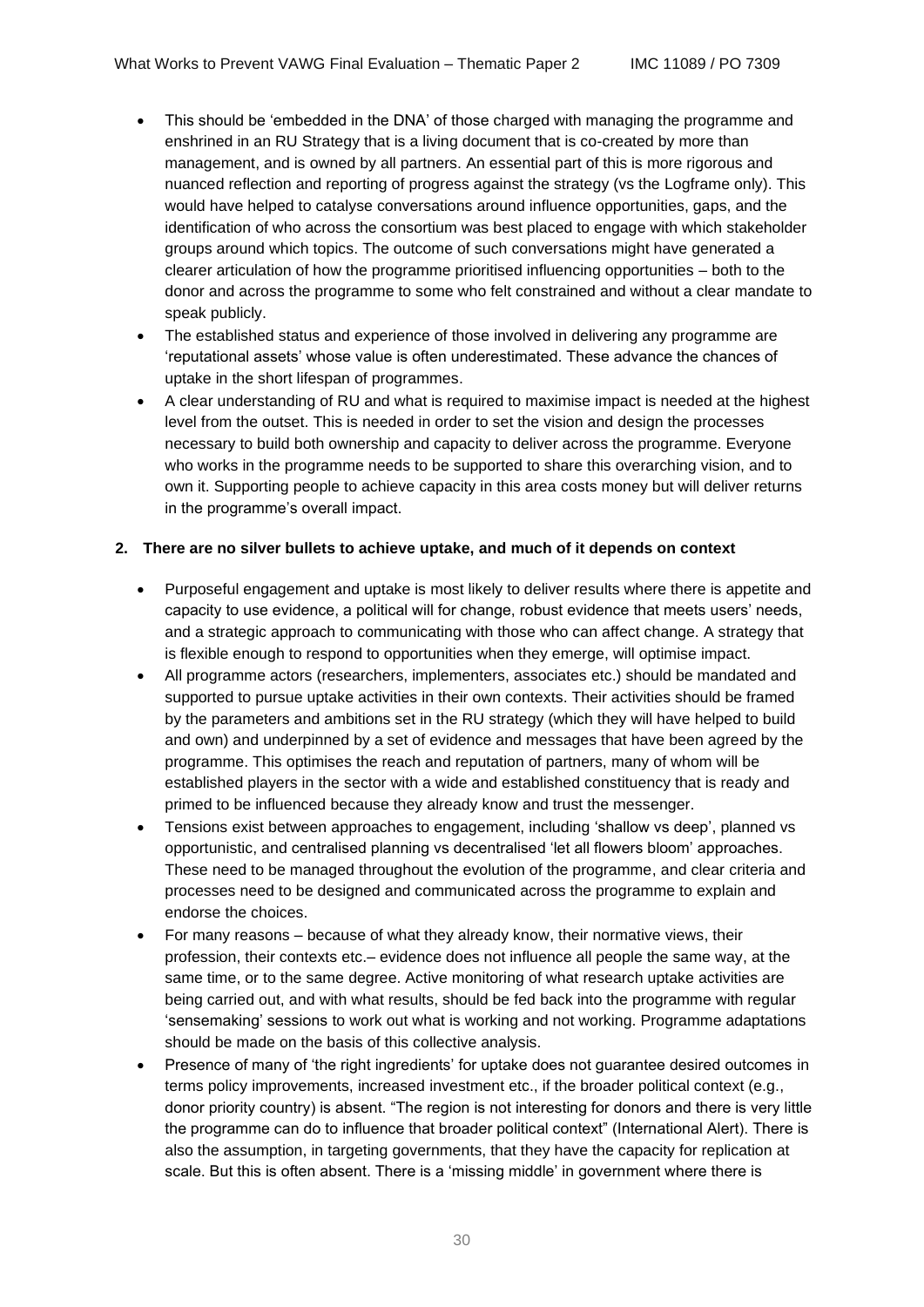appetite to engage, but limited capability to do so. This is beyond the remit of programmes such as WW-VAWG to tackle, unless it is mandated to do so.

#### **3. Effective research uptake takes money, time and vision**

- The most profound and valuable learning generated by complex and ambitious programmes (that has the highest potential to inform and influence) comes at the end of the programme, e.g., in the form of synthesis products. But ending the programme at the same time as their publication removes the opportunities to engage and influence around them. Programme design should take this into account, by ensuring funding is available for a minimum of nine months after publication to maximise uptake and impact, for example.
- RU needs to be adequately resourced to cover both 'hard' and 'soft' activities (hosting events, networking activities etc., as well as capacity strengthening, peer exchanges, workshops and writeshops etc.). There are challenges in describing some activities that contribute to both research and RU objectives, such as initial stakeholder workshops, but these are not insurmountable and are essential for learning about the real costs of effective uptake that can inform future programme design.
- The job of 'reading across' the raft of different projects to identify thematic evidence and lessons learnt (how to do and communicate research in fragile and conflict settings that happened in all three components, approaches to working with specific groups such as men and adolescents, who is best to engage with which global debates with evidence that is emerging, etc.) needs to be done from the outset to maximise the lessons for others. This should complement, but go beyond, the identification of synthesis products. It is a complex process that needs to be assigned to someone 'at the heart' of the programme who is close to the delivery and has expertise to understand the relevance and resonance of findings as they emerge.
- Digital communication is an increasingly powerful tool to reach audiences that are not directly known and who cannot be easily mapped. It is important to engage them in conversation in a way that will build an appetite for evidence around VAWG prevention and potentially lead to attitude and discourse change. This can be VfM, but needs a dedicated set of skills and capacity to manage the activities.

#### **4. The 'easy bit' of influencing the VAWG sector with robust evidence has been achieved**

- To ensure prevention is scaled up, the next step is to make the case for prevention to be integrated into specific sectors, such as health, education, economics, and infrastructure. This requires different evidence that is more practitioner and implementation-focused and will require specific skills for understanding the needs of this community.
- There is evidence of increased appetite and capacity for doing more rigorous research in a systematic way within NGOs as a result of the WW-VAWG partnership. But there are structural impediments: "It's not what we're funded for. Donors have very little patience for funding more thorough research. They come to us for implementation and that is what they expect to see."
- The WW-VAWG programme evidence has been sufficient to convince decision-makers that prevention is possible and desirable but not always to show them how to implement in different settings (i.e., implementation 'how to'). For example, the Pakistan Ministry want to replicate 'Right to Play' in all schools, but could not do this without the economic costings information which came later than the initial positive results of the programme.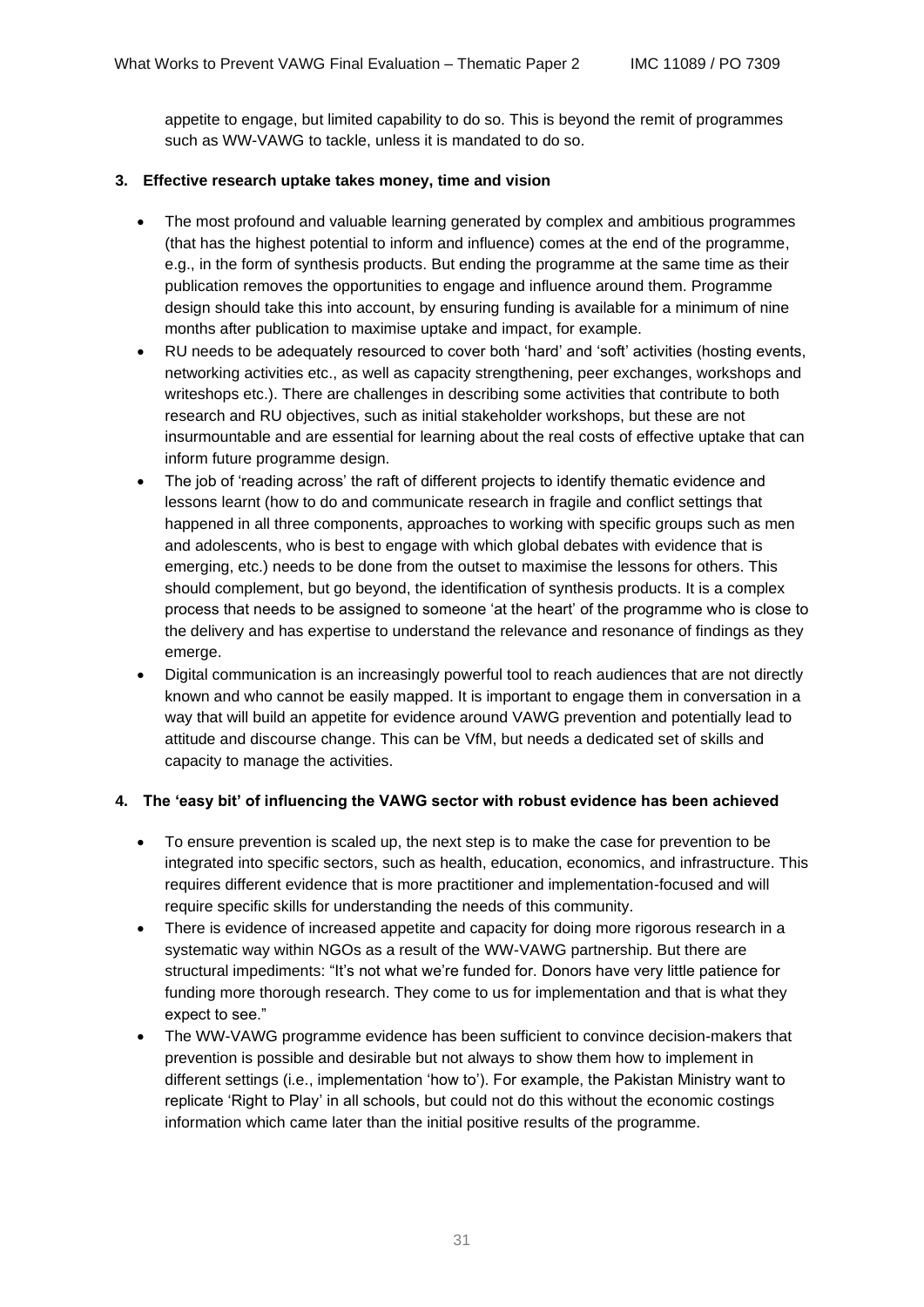# <span id="page-31-0"></span>**5.2 RECOMMENDATIONS**

#### **Recommendations for WW-VAWG Phase Two:**

- A clear understanding of RU and what is required to maximise impact is needed at the highest level from the outset. This is needed in order to set the vision and design the processes necessary to build both ownership and capacity to deliver across the programme. Everyone who works in the programme needs to be supported to share this overarching vision, and to own it. Supporting people to achieve capacity in this area costs money but will deliver returns in the programme's overall impact.
- RU needs to be adequately resourced to cover both 'hard' and 'soft' activities (hosting events, networking activities etc., as well as capacity strengthening, peer exchanges, workshop and writeshops etc.) There are challenges in describing some activities that contribute to both research and research uptake objectives e.g. initial stakeholder workshops, but these are not insurmountable and essential for learning about the real costs of effective uptake that can inform future programme design.
- Appoint a high-level RU Manager at the heart of the programme to lead and facilitate the processes and to maximise impact by all actors within it.
- Be more adventurous and confident with digital engagement in a way that melds conventional strategic engagement with digital conversations to reach the powerful campaigning and civil society movement that is pushing for change.

#### **Recommendations for the field of RU:**

- Working with the programme that is being evaluated to develop a suite of RU indicators that link to the broader Theory of Change and the RU Strategy will help to buy ownership and strengthen RU capacities across the programme. Helping to co-create practical systems for ongoing monitoring and 'sensemaking' that link to donor reporting will win more friends.
- Framing matters. 'Innovation' is sometimes a more palatable way of framing RU to a community of researchers, for whom it is often confused with more public and corporate communications.
- RU outcomes often come out of other processes, including networking, convenings such as the ASMs, joint presentations like those at SVRI, and working on cross-cutting thematic outputs such as synthesis papers. Monitoring processes should prompt reflections on these activities by those involved, and should seek to capture and report on any outcomes.
- Interim monitoring between Inception, MTR, and FE are invaluable in keeping the RU conversation alive. They act as a prompt for any outliers against plans (stakeholder groups that are being overlooked, as well as emerging 'windows of opportunities') and allow others to advocate early successes.

#### **Recommendations for evaluators:**

- Performance evaluations offer the opportunity to work with the programme as critical friends to evolve and strengthen both methods of doing RU and tracking and tracing the results as the programme develops. This provides a catalyst for 'sensemaking' of the monitoring information and for making course corrections from the outset.
- There is no silver bullet for monitoring RU. In many ways, the tools available are clunky and contested (especially by those being evaluated if they are new to the field of RU, and particularly if they have been required to produce an RU strategy with no provision for capacity support). A mentorship approach is the most practical way of making progress, beginning with an assessment of where the programmes are (in terms of capacity, appetite and enthusiasm for RU), and building a collaborative 'learning by doing' approach to partnership.